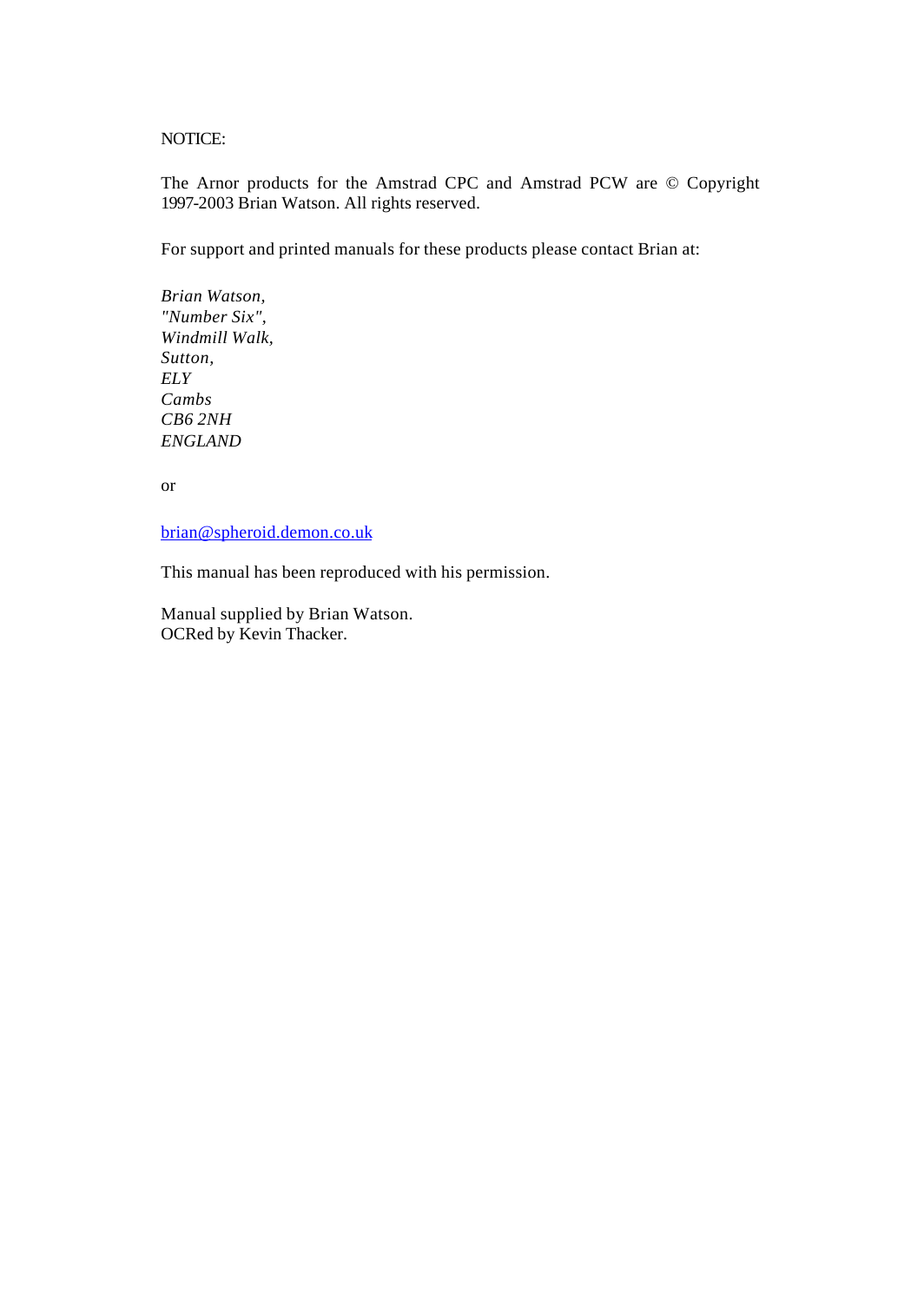# **UTOPIA**

# 16K UTILITIES ROM

AMSTRAD CPC464 CPC664 & CPC6128

**© WACCO 1995 Harrowden, 39, High Street, Sutton, ELY, Cambs CB6 2RA Telephone: 01353 777006**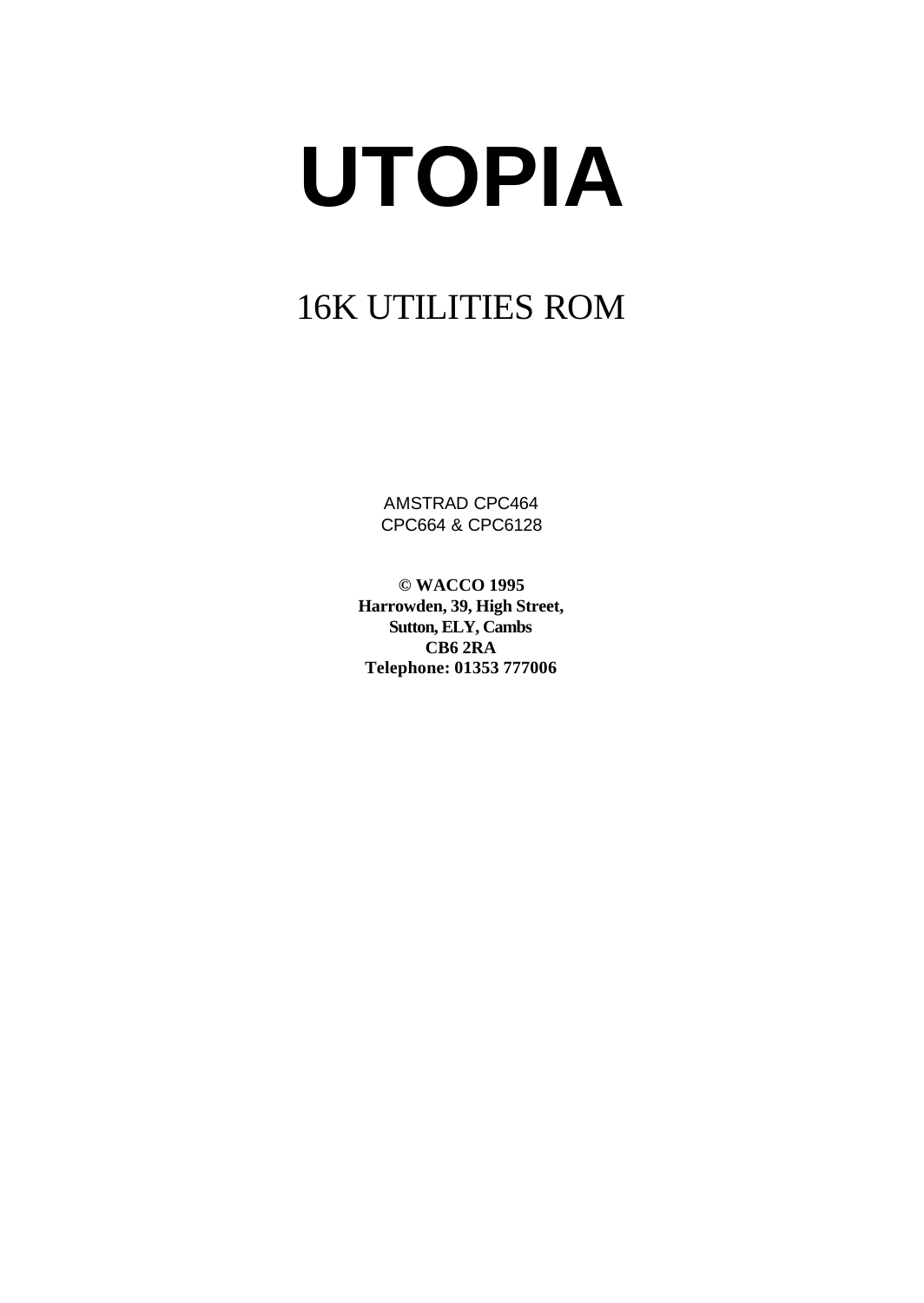# **UTOPIA**

# **16K UTILITIES ROM**

# **AMSTRAD CPC464 CPC664 & CPC6128**

# **Introduction**

UTOPIA is a collection of useful commands relating to many aspects of Amstrad computing. Although sold as a single product. UTOPIA is really a 'library' of programs, all contained on a single ROM chip for convenience. Just like a library of books, UTOPIA's commands can be classified by subject:

1. Commands useful to BASIC programmers. These include find and replace, move lines, and various commands displaying useful information such as the currently defined variables.

2. Commands relating to files on tape or disc, such as TYPE, DUMP, VERIFY and COPY.

3. Disc users utilities. All the essential facilities for the disc user are contained in the ROM. With UTOPIA installed there is no longer any need to use your CP/M disc to format or copy a disc.

4. Commands relating to sideways ROMS and external commands. These allow all sideways ROMs and all external commands to be listed and also the switching off of selected ROMs.

5. Commands to echo all screen output to either the printer or a file.

Copyright (c) Arnor Ltd., 1985 NOW © WACCO 1995 Issue 2, revised 1986 (v1.25)

CP/M is a registered trademark of Digital Research Inc.

AMSTRAD is a registered trademark of Amstrad Consumer Electronic, plc.

All rights reserved. It is illegal to reproduce or transmit either this manual or the accompanying computer program in any form without the written permission of the copyright holder. Software piracy is theft.

The UTOPIA program was developed using the MAXAM assembler ROM. This manual was written on the PROTEXT word processor. MAXAM and PROTEXT are both available in ROM from WACCO.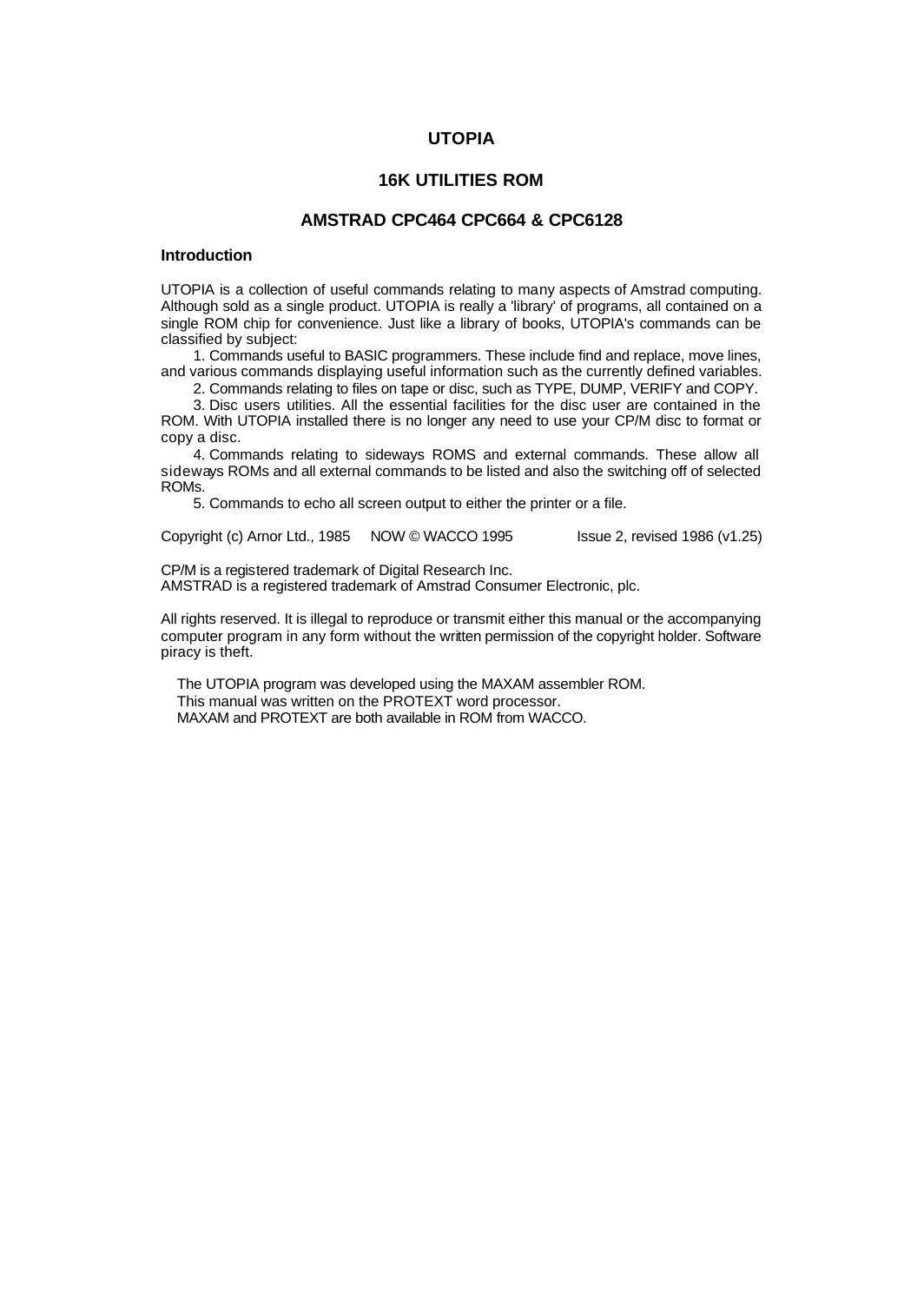# **INSTALLATION**

UTOPIA is supplied in a 16K EPROM which can be fitted into any available ROM expansion board. You may find that the legs of the EPROM will need straightening a little in order to fit it. Do this with extreme care by holding the EPROM in the centre (avoid touching the legs) and pressing the side of the legs against a flat surface. Keep the EPROM away from sources of electrostatic charge such as the monitor screen.

#### **ROM numbers**

Each ROM, when installed must have a unique ROM select number so that the firmware may access it. UTOPIA is a background ROM, which means it provides facilities that can be used by other ROMs, such as BASIC. The number associated with a background ROM must lie between 1 and 15 (with the 1.0 firmware as on the CPC464 it must be between 1 and 7). However UTOPIA must be installed with a select number between 1 and 6. This is because AMSDOS occupies ROM 7, and UTOPIA must have a lower number in order to intercept some of the AMSDOS commands. Similarly, UTOPIA should have a lower select number than that of MAXAM, if fitted.

It you have the Arnor AD-1 adaptor with MAXAM or PROTEXT that will take ROM 5. Select one of the remaining numbers for UTOPIA - this will be done by choosing an appropriate socket and, possibly, fitting a link. Refer to the documentation accompanying your ROM board for details.

When your UTOPIA ROM is installed, switch on and type '|HELP'. This will list all ROMs. If UTOPIA is listed then all is well and all the commands are ready for use. If not, or if the message 'Unknown command' is displayed, check that you have not chosen a ROM select number already occupied by something else.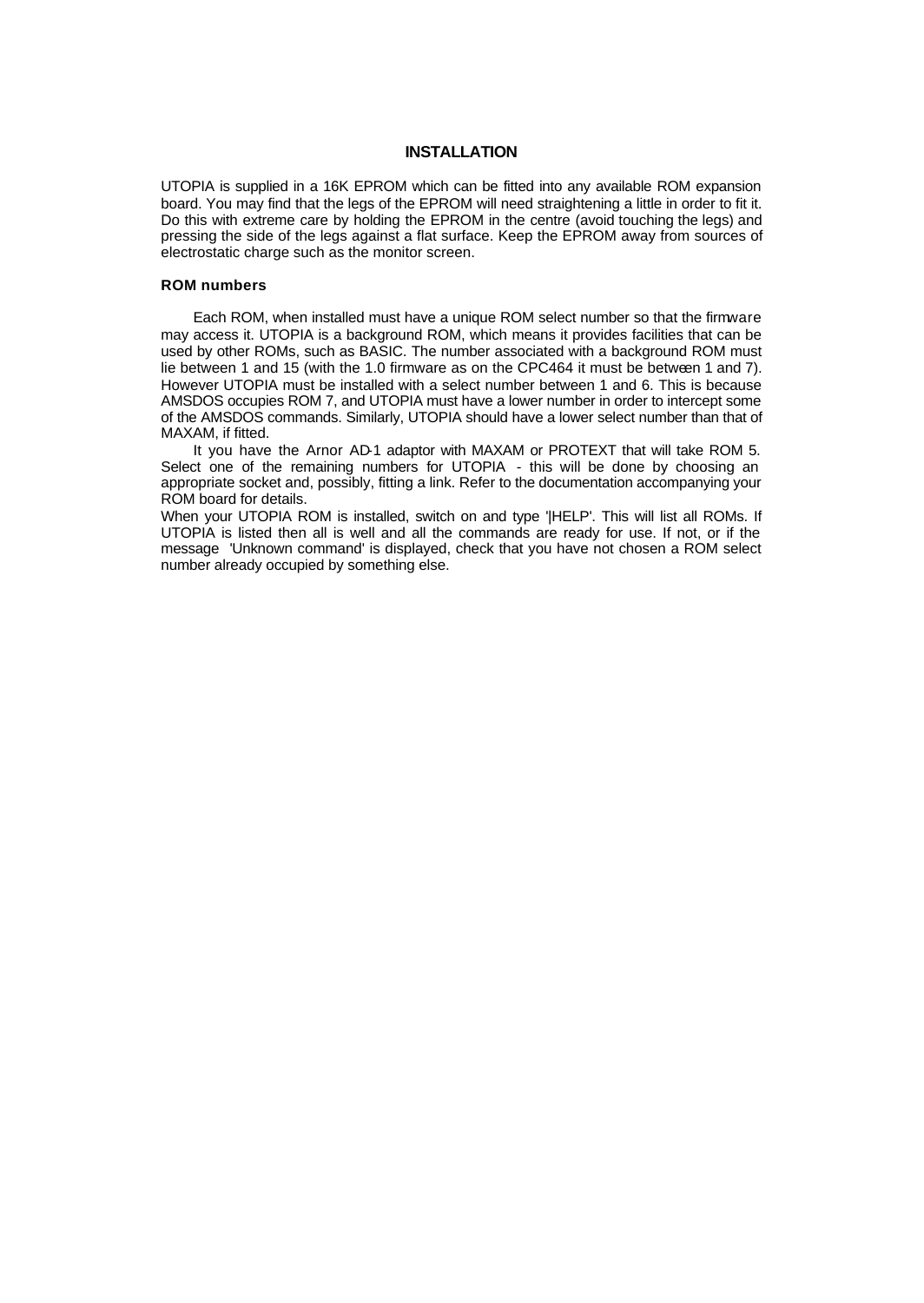# **USING UTOPIA**

#### **Command entry**

UTOPIA's facilities are all available from BASIC, MAXAM or PROTEXT as 'external commands'. They can also be used with other well-written programs. The commands are entered by typing a vertical bar '|' followed by the command name. The '|' symbol is produced by holding down SHIFT and pressing @.

Most of the commands take one or more parameters (such as filename, string to find). These parameters can be entered in one of two ways:

- (i) after the command name separated by commas,
- (ii) by pressing ENTER (or RETURN) after the command name, in which case UTOPIA will prompt for all required parameters.

Method (ii) allows a command to be used if you've forgotten what parameters it takes. The other advantage is that it allows the entry or string parameters easily from BASIC. Method (i) Can be very quick and convenient, especially if used with MAXAM or PROTEXT which allow free format entry of external commands.

Many of UTOPIA's commands can be used from within a BASIC program, but it should be noted that such a program will not then run on a machine which does not have UTOPIA fitted.

#### **Note for CPC464 users**

On the CPC464 it is not possible to enter string parameters on the same line as the command as shown in the manual. Either let UTOPIA prompt for all parameters or use the commands from MAXAM or PROTEXT.

The HELP command can be used to list all UTOPIA's commands on the screen. '|HELP' lists all sideways ROMs, including UTOPIA, together with their 'ROM numbers'. Then 'IHELP,n' where n is UTOPIA's ROM number will list all the external commands that are available. HELP also displays the UTOPIA version number, which should be quoted in any correspondence.

If you have ROMs produced by different companies you may find that there to a conflict of command names. Where two or more ROMs each have a command with the same name, the command in the lower numbered ROM will normally take priority. UTOPIA includes a feature to override this if another ROM to intercepting a command meant for UTOPIA. To do this type the command |U. You will than be asked for the name, after which the command will be executed as normal.

As far as possible UTOPIA follows BASIC in the use of the ESC key. So for virtually all commands, pressing ESC once causes the command to pause and a second press aborts the command (another key resumes it). However when commands are accessing the disc the computer does not scan the keyboard so it may be necessary to hold the ESC key down for about half a second.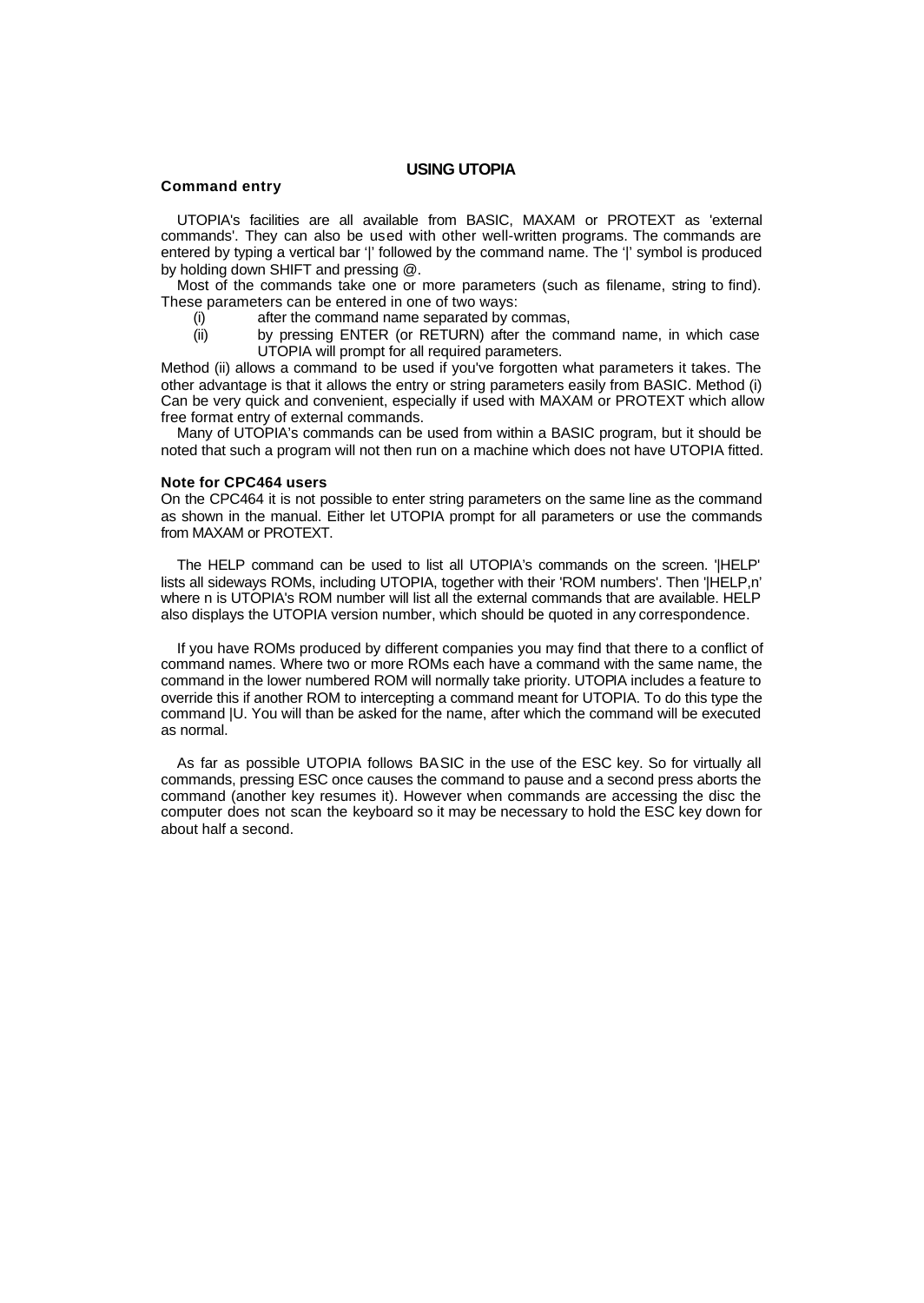#### **Filenames**

If a filename is entered without an extension, the AMSDOS convention is followed - if the file is not found the suffix .BAS is added. If this is not found the suffix BIN is tried. This applies to the following commands:

ACCESS COPY DELETE DUMP INFO LIST LOAD TYPE VERIFY VTEXT

It does not apply to ERA and REN, these work exactly as the AMSDOS command and are merely intercepted to allow easy parameter entry from BASIC.

The command SAVE creates a file with a .BIN suffix if none is given.

#### **Ambiguous filenames**

Many commands allow the use of ambiguous filenames. An ambiguous filename contains one or more wildcard characters. The wildcard characters are:

? this will match any single character in a filename

this will match any string of characters in a filename.

Examples of use of wildcards:

\*.\* all files.

\*.BAK all backup files.

?AT all 3 latter filenames ending in AT (e.g CAT, MAT).

#### **Function keys**

UTOPIA is present in the machine from the moment you switch on, and all the commands are instantly accessible. In fact, by the time BASIC displays 'Ready' for the first time UTOPIA has already done several things. These are:

- 1. It determines whether discs are being used. If so the expansion string produced by pressing CTRL and ENTER (this means the small ENTER key on the 464 and 664) is changed from RUN" to RUN"DISC. This allows the use of an auto-boot facility with disc. Save a BASIC program called 'DISC' which performs any required action (e.g. running a BASIC or machine code program, setting pen and paper colours), then in future you just need to insert the disc and press CTRL-ENTER.
- 2. Expansion tokens 150 to 159 are associated with the keys f0 to f9 (0 to 9 at the right of the keyboard) when CTRL is pressed.
- 3. The expansion tokens 141 to 149 are associated with the keys f1 to f9 (1 to 9 at the right of the keyboard) when SHIFT is pressed.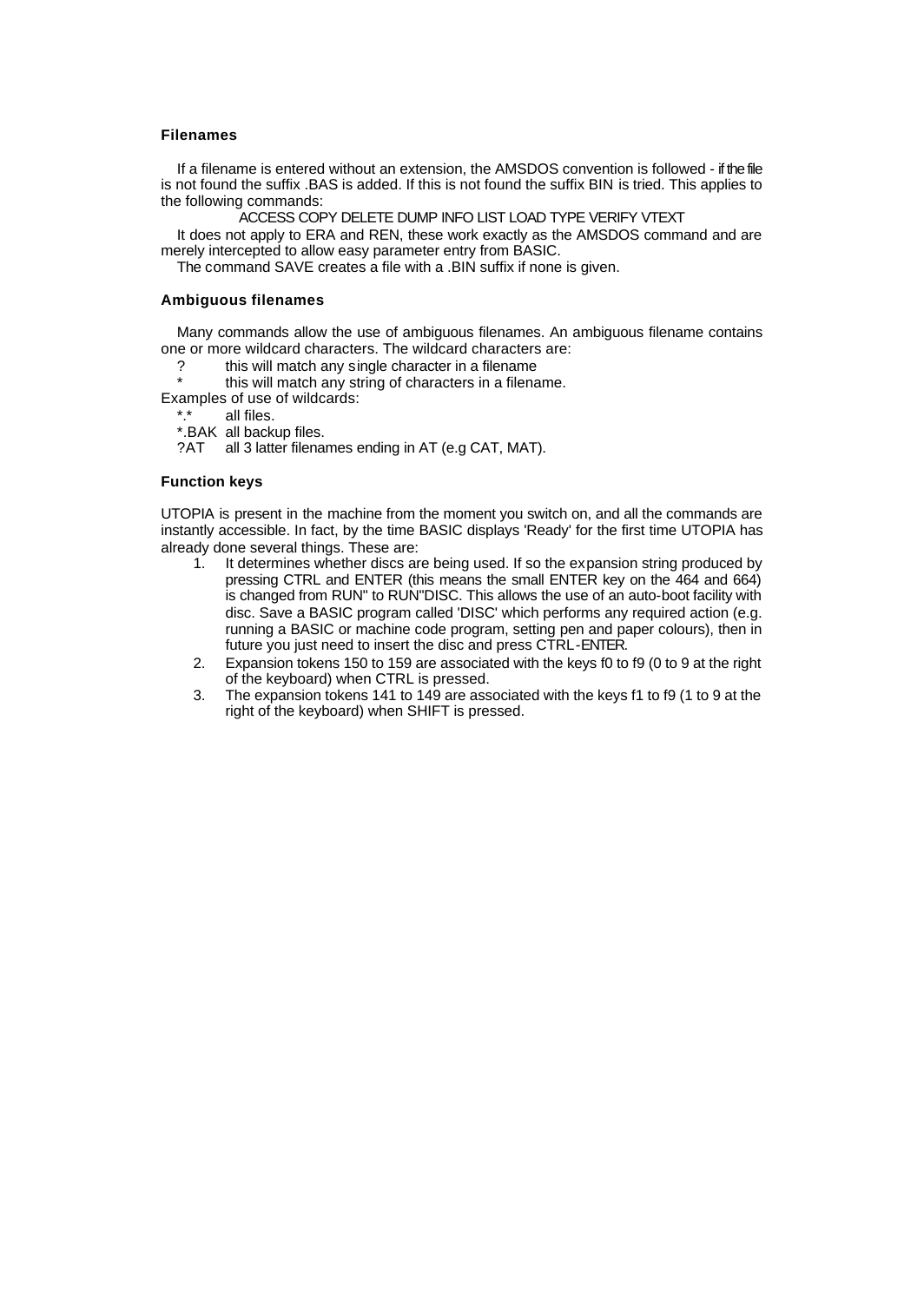4. The expansion tokens 150 to 159 have strings assigned to them. The affect of 2 and 3 is to define the following function keys:

| CTRL-f0<br>CTRL-f1<br><b>LIST</b><br>CTRL-f2<br>MODE 2<br>CTRL-f3<br>ICAT<br><b>HELP: HELPR</b><br>CTRL-f4<br><b>ITOKENS</b><br>CTRL-f5<br><b>ISTATUS</b><br>CTRL-f6<br><b>IPROTEXT</b><br>CTRL-f7<br>CTRL-f8<br>IM.2<br>IERA."*.BAK"<br>CTRL-f9 | INK 0.13:INK 1.0:BORDER 10 |
|--------------------------------------------------------------------------------------------------------------------------------------------------------------------------------------------------------------------------------------------------|----------------------------|
|--------------------------------------------------------------------------------------------------------------------------------------------------------------------------------------------------------------------------------------------------|----------------------------|

CTRL-f0 produces colours suitable for reading text on a colour monitor.

CTRL-f7 and CTRL-f8 are only of use to owner of the PROTEXT word processor and the MAXAM assembler respectively. Both of these acclaimed programs are available on ROM and disc from WACCO.

Note that if you have a program which sets up key expansions, the error 'Improper argument' will be displayed. This is because the UTOPIA key definitions use all the necessary storage space. In this case use the command '|NOKEYS' which cancels the UTOPIA definitions.

# **THE COMMANDS IN DETAIL**

The major part of this manual details each command, in alphabetical order. The following headings are used, though they are not all used in every case:

1. **Syntax:** The parameters required by the command are listed on one line - but don't forget you can just press ENTER (or RETURN) after the name to obtain self explanatory prompts for all parameters. The following conventions and abbreviations are used in the syntax descriptions:

<>: an item enclosed in angle brackets is a description of the parameter. Other letters etc, should be typed literally as shown.

- (): an item enclosed in parentheses is optional.
- 2. **Description:** The use and effect of the command explained.
- 3. **Examples:** Examples illustrating the use of the command and the output produced by the command.
- 4. **Technical notes:** These notes are included for those who are interested. They are concerned with how the command works rather than how to use the command. They may therefore assume certain knowledge about the workings of the Amstrad computer. Don't worry though - they can be safely ignored.
- 5. **Related commands:** A list of commands that are either used in association with the command just described, or whose description throws some light on its use.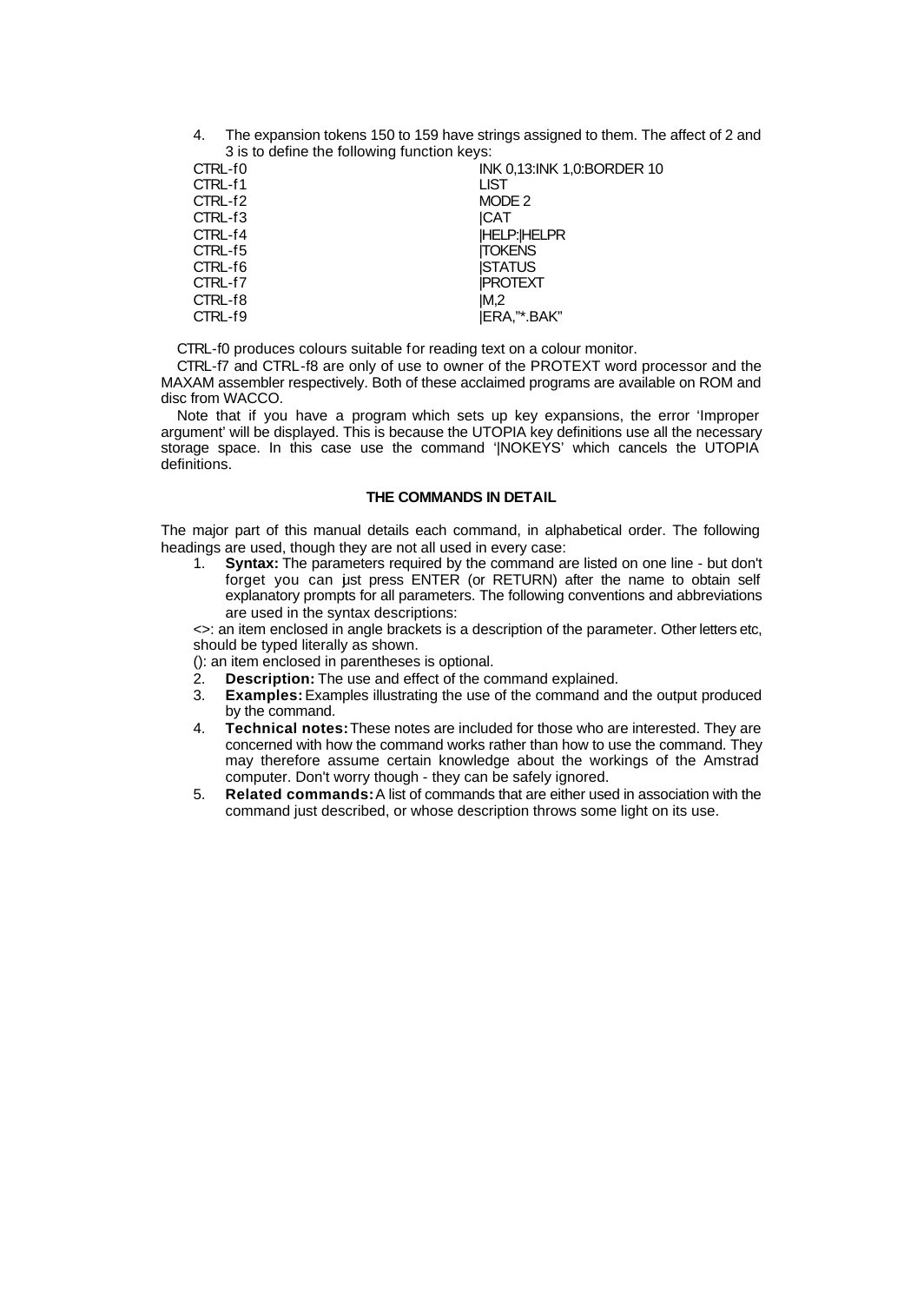**ACCESS** - Set access attributes (disc only)

**Syntax:** ACCESS <ambiguous filename> (<attribute>)

Attributes:

| — Р., . | set file(s) to Read-Only  |
|---------|---------------------------|
| U       | set file(s) to Read/Write |
| S       | set file(s) to SYS status |
| D       | set file(s) to DIR status |

Every file stored on disc has two 'access attributes'. The first of these simply says whether the file is protected against alteration or deletion. When a file is created its access attribute is 'Read/Write'; that is it is not protected. The file can be protected by using the ACCESS command with parameter 'P'. This sets the file to 'Read-Only'. In order to save a new file or delete the file, first use ACCESS without the parameter 'P'. Protected files are marked in the catalogue with an asterisk.

The second attribute sets the DIR/SYS status of the file. Initially all files are DIR status, which means they are listed in the directory. If the file is set to SYS status (using the parameter 'S'), the file is no longer listed by CAT or DIR. The parameter 'D' will return the file to DIR status.

# Examples:

- 1. |ACCESS,"myprog","P"
	- Sets file 'myprog' to Read-Only
- 2. |ACCESS, "\*.BAS", "P"
- Set all BASIC program files to Read-Only.
- 3. | ACCESS,"\*.\*
	- Set all files to Read/Write.
- 4. |ACCESS,"secret.\*","s"
	- Hide all files so they are not displayed by CAT

# **Technical note:**

Use of ACCESS is equivalent to use of the CP/M command STAT.

**Related commands:** CAT, COPY, DELETE, ERA, REN

**ARRAYS** - List currently defined arrays

#### **Syntax:** ARRAYS

A complete list of all defined arrays is produced. The dimensions of each array are given. The arrays are listed in the following order: all real arrays in the order they were defined, all integer arrays in the order they were defined, all string arrays in the order they were defined. Only arrays that have been defined by the program are listed, not arrays that appear in the program but have not been used. The type of each array is indicated by the appropriate type marker: ! for real, % for integer, \$ for string.

# **Example:**

|arrays VECTOR! (9) A\$ (13,6)

**Related commands:** FNS, VARS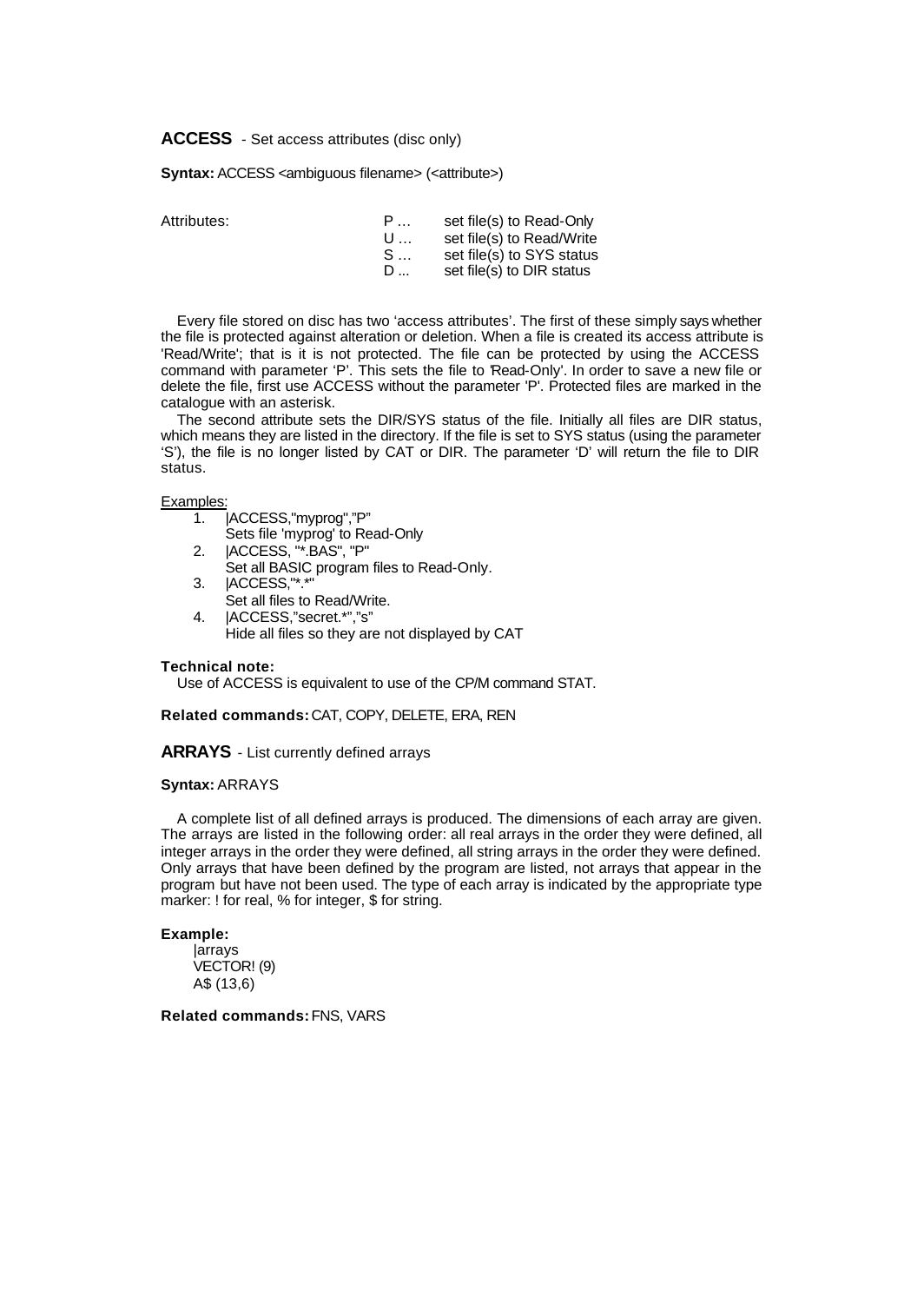# **C** - Calculate value of expression

#### **Syntax:** C

This command always prompts for an expression. The expression must contain the following: integer constants expressed in decimal, hexidecimal (prefixed by '&'), binary (prefixed by '%'), and the operators  $+, -, *, /$ . The result is evaluated modulo 65536, that is the two least significant bytes of the result are displayed. The result is displayed in two ways - in hexadecimal and signed decimal. If the result is greater than 32767 the result is also shown in signed decimal form. Calculation is from left to right.

#### **Example:**

The BASIC expression evaluator is unable to cope with certain hexadecimal calculations because it always treats integers as signed numbers. The C command avoids this problem.

 $\Gamma$ Expression: &9a15-&7858 Value is: &21BD = 8637

**CALL** - call machine code routine

**Syntax:** CALL <address> (<a>) (<br/> (<br/>cbc>) (<de>) (<hl>)

The routine at the specified address is called, using any parameters to set the values of the registers A, BC, DE, HL (in that order). Some or all of the register values may be omitted, in which case those registers are set to zero. On return from the routine the register values are displayed.

# **Examples:**

This command is useful for investigating the effect of machine code routines (especially the firmware routines) without the need to assemble any code. This is not usually possible from BASIC because the BASIC 'CALL' command does not allow values to be returned.

6. |CALL,&BBA5,241

Returns with HL containing the address of the character matrix for the ASCII code 241. 7. |CALL,&BD2A,68

Returns with A containing the character or token that the TAB key is translated to. (68 is the key number of the TAB key).

8. |CALL,&BB87,0,0,0,&908

Checks whether the position (row 8, column 9) is in the current window, and alters HL if it is not.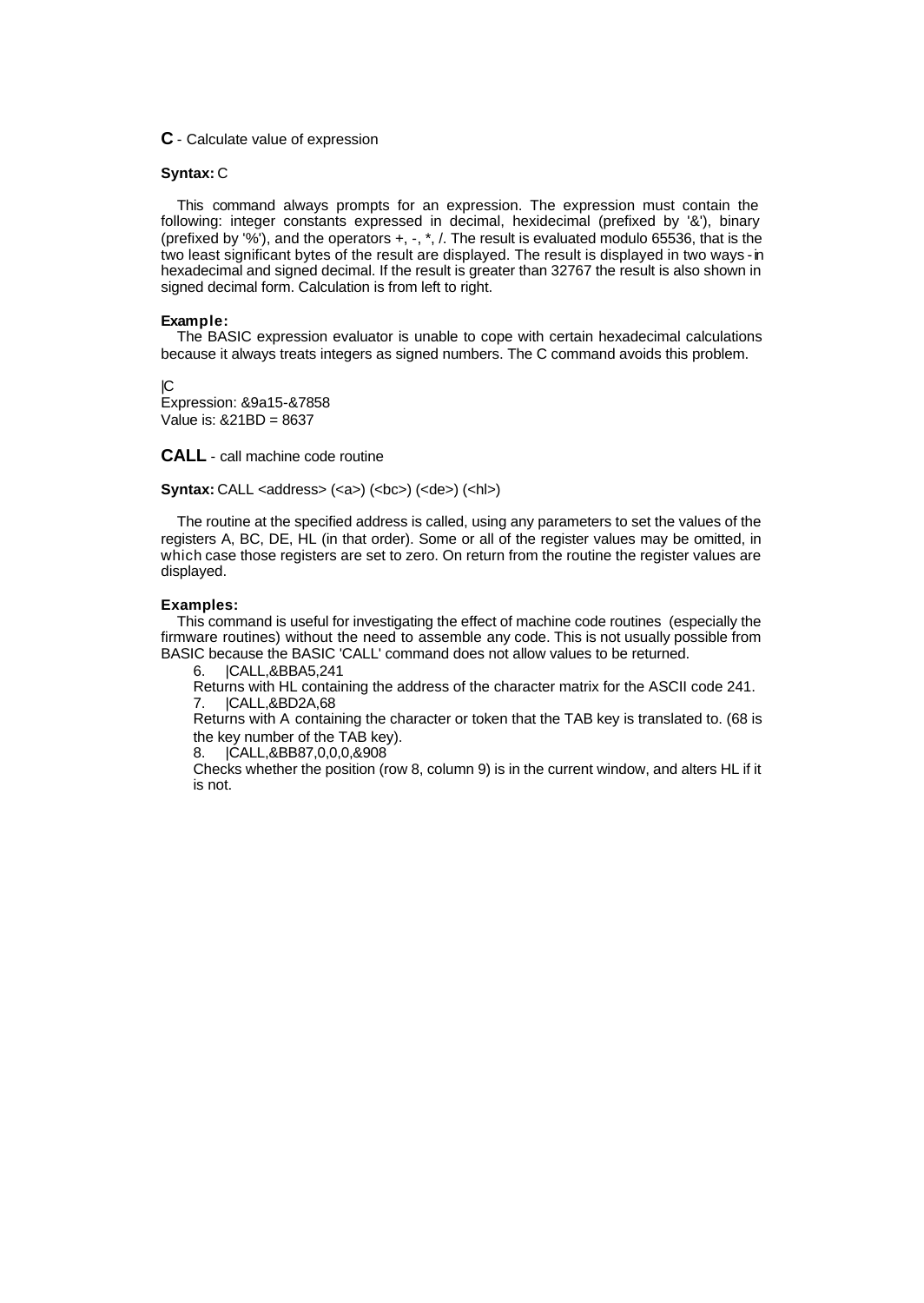# **CAT** – Catalogue files

# **Syntax: CAT (<drive>)**

CAT is almost exactly the same as the BASIC command CAT. The main advantage for disc users is that the drive to be catalogued may be specified, allowing the cataloguing of drive B without altering the default drive. The drive may be specified as "A" or "B", or as 0 or 1.

Note: CAT will use the AMSDOS commands A and B as necessary to select the required drive, and afterwards restore the previous setting. Thus if the currently selected drive has no disc in it an error will occur, in this case press C to cancel and note that the default drive will have changed.

# **Examples:**

| 1. ICAT |  | Catalogue current drive |
|---------|--|-------------------------|
|         |  |                         |

2. **ICAT.1** Catalogue drive B

# **Technical note:**

The BASIC command CAT calls CAS IN ABANDON and CAS OUT ABANDON, thus abandoning any open tiles. This is not necessary though, so |CAT only calls CAS IN CLOSE for tape, and does not affect either stream for disc.

# **CDUMP** – character screen dump

# **Syntax:** CDUMP

Any text on screen will be copied to the printer. Graphics will be ignored. CDUMP will work on any printer.

**COPY**- copy file (tape or disc)

**Syntax:** COPY (<new filename>) <old filename>

This will copy a file from the current input filing system to the current output filing system. If <new filename> is emitted, the new copy will be given the same name as the old file. If copying from tape both names may be omitted - the first file will then be copied. It copying from tape to disc the name will he truncated if it is too long. Any type of file may be copied.

Note: COPY closes any open files.

#### **Examples:**

- 1. Copying from tape to tape or disc using the same name. |TAPE.IN |COPY
- 2. Copying a named file from disc or tape to tape. |TAPE.OUT
- |COPY,"progfile" 3. Copying a file and renaming it
- |COPY,"newname","oldname"
- 4. Copying file from drive A to drive B |COPY,"b:maxam","a:maxam"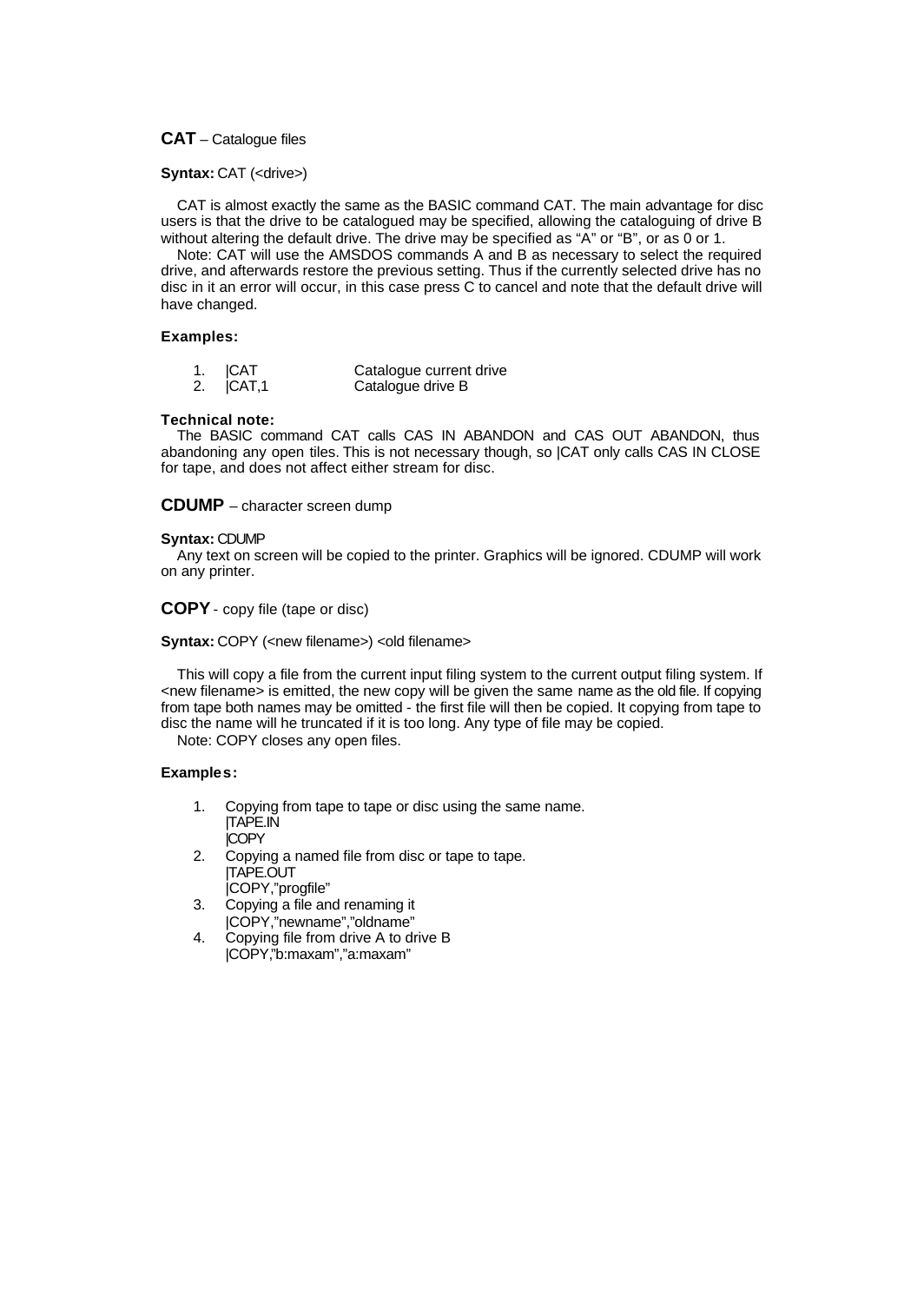#### **Technical notes:**

COPY copies the file byte by byte using CAS OUT CHAR. It is requires 2K of free memory. If copying onto tape the load address of the file will be lost. This is because the firmware does not permit the setting of the load address field in the file header. This does not APPLY if copying onto disc because AMSDOS allow the load address field to be set.

#### **Related commands:** DELETE, LOAD, SAVE

**COPY**- copy file or files (disc only)

**Syntax:** COPY <source drive> <destination drive> <ambiguous filename>

This is a fast copy for disc users, equivalent to the CP/M function 'FILECOPY'. All files matching the ambiguous filename are copied from the disc in the source drive to the disc in the destination drive, the names being displayed as the files are copied. If using a single drive system prompts are displayed when a disc needs to be inserted. The two discs need not be of the same format – the disc formats are detected automatically. This can be used to copy an entire disc when DISCCOPY will not work (enter |COPY,"A",'B","\*.\*").

This command requires approximately 21K of memory to operate. If there is not sufficient free memory the user memory will be overwritten – before this occurs a warning message will be displayed and you must reply 'Y' to the question 'Are you sure (y/n)?';. In this case any RSX commands that have been loaded from tape or disc will be lost.

COPY will do nothing if the destination disc contains a file of the same name which is write protected.

Note that files larger than 16K will be copied in 16K blocks so the disc will have to be inserted more than once for a single file.

If |COPY is typed with no parameters, this version is used if copying from disc to disc, otherwise the single file version of COPY is used (see above).

# **Technical notes:**

This version of COPY works in an entirely different way to the first version. It reads the disc directory and copies files directly by loading disc sectors into memory and writing them out on the destination disc. Any previous file of the same name will be renamed with a .BAK suffix as you would expect. If the operation of COPY is aborted or an error occurs ('Disc full' or 'directory full') the part copied file will be left with the suffix .\$\$\$ and the original file will remain intact. Any files already on the disc that match the ambiguous filename but have a .\$\$\$ suffix will be deleted.

#### **Related commands:** DELETE, DISCCOPY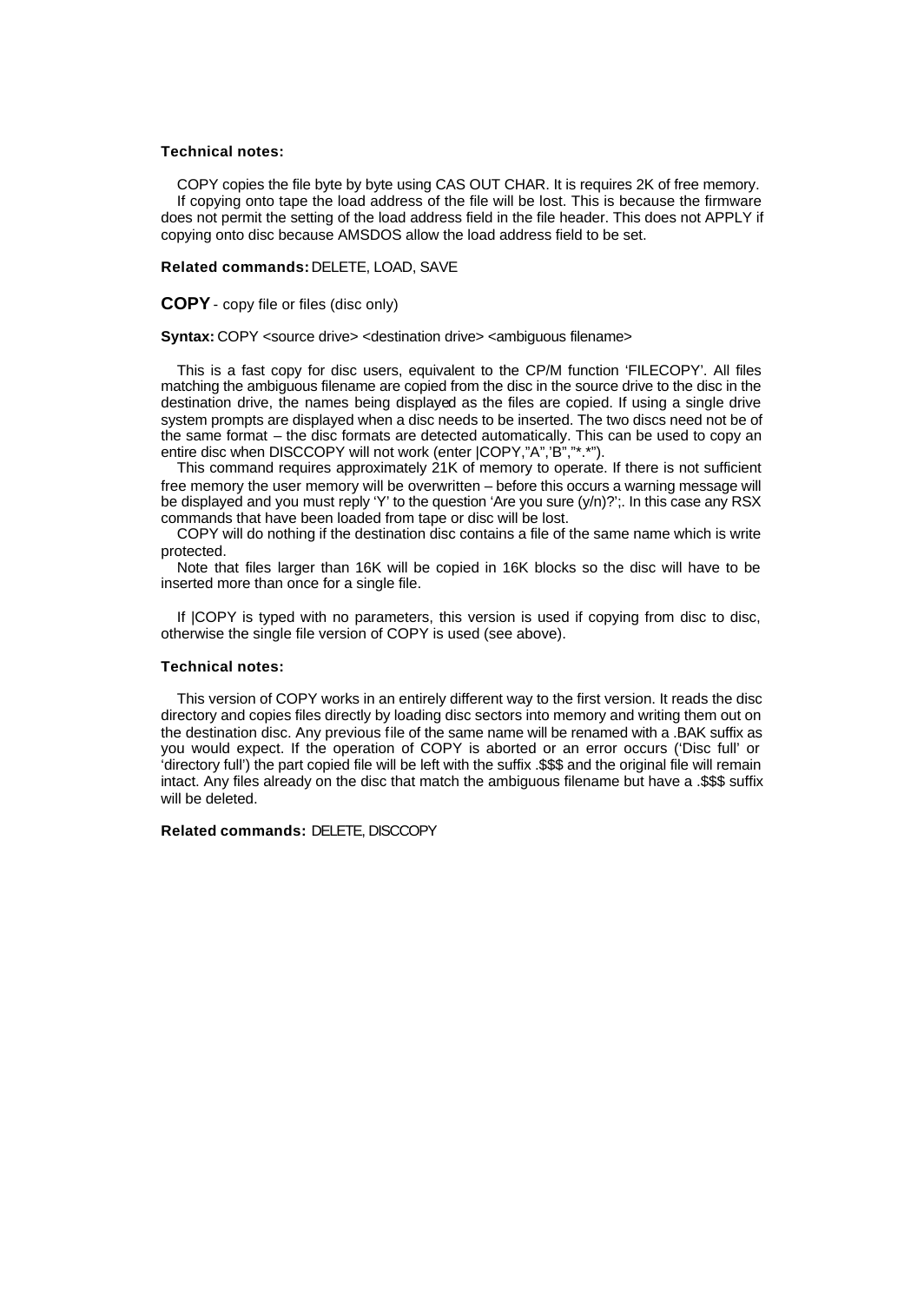# **DEDIT** - Disc editor

# **Syntax: DEDIT** <drive> (<track>) (<sector>)

DEDIT allows the examination and direct alteration of the contents of a disc. If a sector number is specified, DEDIT will attempt to read that sector. Otherwise it will determine the format of the disc and read the first sector if the required track. If no track number is given, DEDIT assumes track 0. The top line of the screen will show the drive (A or B), the track number and the sector number. Sector numbers depend on the format of the disc but are always determined automatically. For reference though they are as follows:

| System or Vendor format: | &41 to &49 (9 sectors per track) |
|--------------------------|----------------------------------|
| Data only format:        | &C1 to &C9 (9 sectors per track) |
| <b>IBM</b> format:       | 1 to 9 (8 sectors per track)     |

Each sector is 512 bytes long and the display shows half of a sector at a time in 80 column mode. Pressing SHIFT with the cursor up and down key, swaps between the two halves of the sector. The left part of the screen shows the hexadecimal representation and the right part shows ASCII. Each can be edited, simply by overtyping the displayed values.

Use CTRL with the cursor keys to move between sectors as shown below.

When you have finished editing a sector you will need to write the sector to the disc. This is not done automatically so if the alterations are displayed on the screen and you move to a new sector, the disc will not be changed. To save the changes press CTRL-COPY. The current sector as it is displayed on the screen is copied to the disc. The next sector is then read and displayed.

#### **Corrupted discs etc.**

If a read error occurs the message "Unable to read sector move to new sector or press ESC' is displayed. This usually means that DEDIT was trying to read a non-existent sector - this will happen it you enter a sector number corresponding to a different disc format, or it you are trying to access a protected disc. If neither of these are the case then you probably have a corrupted disc. It may be that there is just one bad sector though, in which case you can use the commands below to move to another sector or track. Before consigning the disc to the bin, reset the machine completely and try again: also try other discs in the case the drive is faulty.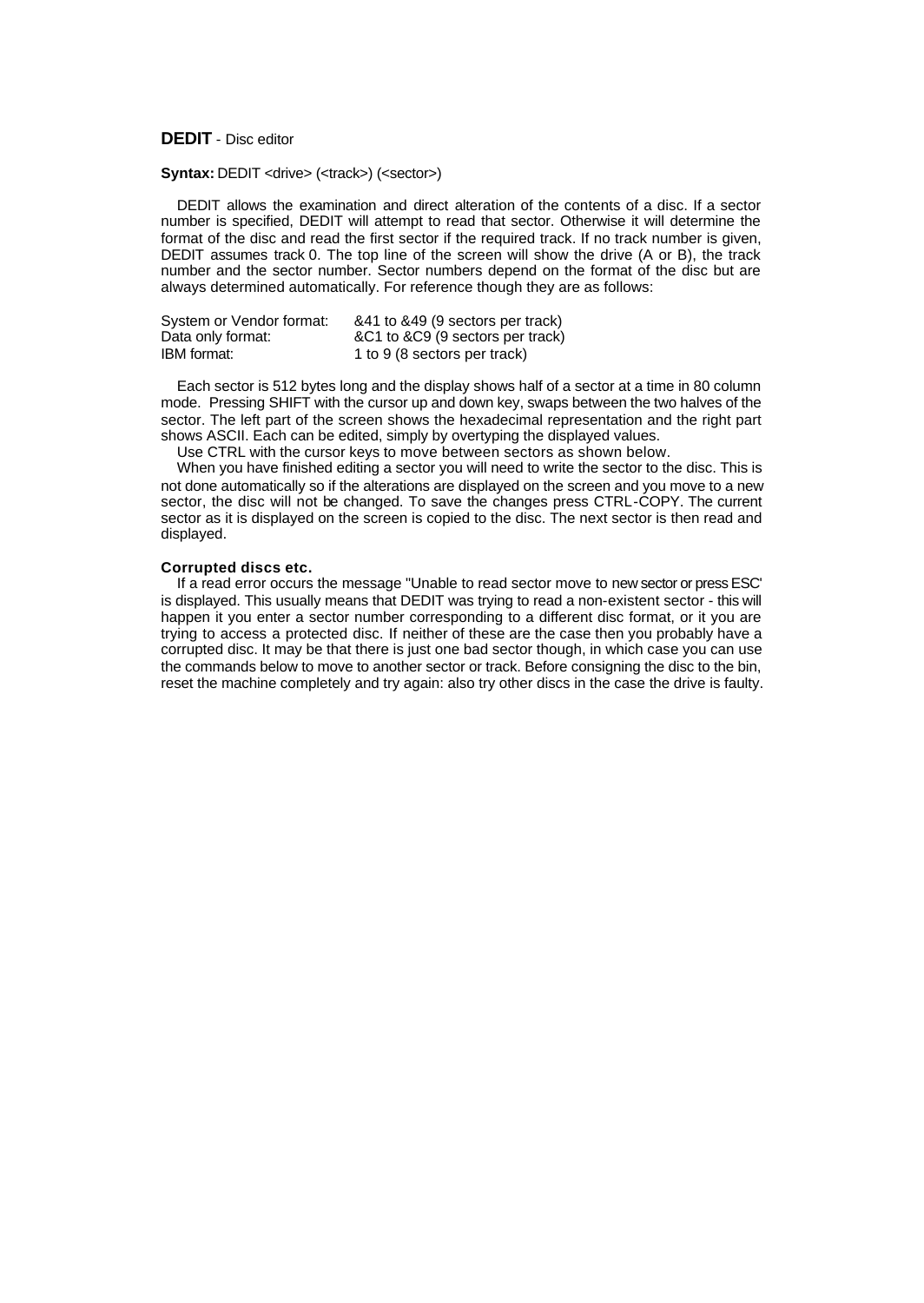DEDIT offers the following commands:

| TAB                                 | switch between hex and ASCII editing.                                                                                                                                                      |
|-------------------------------------|--------------------------------------------------------------------------------------------------------------------------------------------------------------------------------------------|
| SHIFT <cursor-up></cursor-up>       | move to top half of sector                                                                                                                                                                 |
| SHIFT <cursor-down></cursor-down>   | move to bottom half of sector.                                                                                                                                                             |
| SHIFT <cursor-left></cursor-left>   | move to start of line                                                                                                                                                                      |
| SHIFT <cursor-right></cursor-right> | move to end of line                                                                                                                                                                        |
| CTRL <cursor-up></cursor-up>        | move back one track                                                                                                                                                                        |
| CTRL <cursor-down></cursor-down>    | move on one track.                                                                                                                                                                         |
| CTRL <cursor-left></cursor-left>    | move back one sector                                                                                                                                                                       |
| CTRL <cursor-right></cursor-right>  | move on one sector.                                                                                                                                                                        |
| CTRL-COPY                           | write sector to disc.                                                                                                                                                                      |
| <b>COPY</b>                         | copy sector to or from memory. The prompt "Copy to" will be<br>displayed. Enter a memory address which is the start of a 512                                                               |
|                                     | byte (&200 byte) area of memory. The current sector will be<br>copied to this address. If you press ENTER (or RETURN) the<br>prompt will toggle between "Copy to" and "Copy from". Enter a |
|                                     | number when "Copy from" is displayed and the 512 bytes at that<br>address will be copied into the sector buffer -it can then be                                                            |
|                                     | edited and copied to the disc, thus allowing individual sectors to<br>be written.                                                                                                          |
|                                     |                                                                                                                                                                                            |
| ESC                                 | finish.                                                                                                                                                                                    |

#### **Examples:**

1. It a file is accidentally deleted it may (with the appropriate knowledge of the CP/M filing system) be restored using DEDIT.

2. It a disc becomes corrupted it may be possible to restore some or all of a file by copying the sectors into memory, and then using SAVEA to save the recovered file onto another disc. For example, if a file consists of 3 sectors and the sectors can all he read by DEDIT, copy the sectors to &1000, &1200, &1400 and then enter the command '|SAVEA,"file",&1000,&600'. If you have MAXAM or PROTEXT you can then edit the recovered file.

# **Related commands:** FORMAT, MEDIT

**DELETE** - Delete file or files (disc only)

**Syntax: DELETE <ambiguous filename>** 

DELETE is similar to the AMSDOS command ERA, the difference being that instead of just deleting each file matching the ambiguous filename, the filename is displayed and the question 'Delete (y/n)?' is displayed. If Y is pressed the file will be deleted, otherwise it will not. If you realise you have made a mistake before DELETE has finished, press ESC and no changes will be made. Otherwise all the files you marked for deletion will be deleted together after all filenames have been displayed. Files set to Read-Only, may not be deleted.

# **Related command:** ERA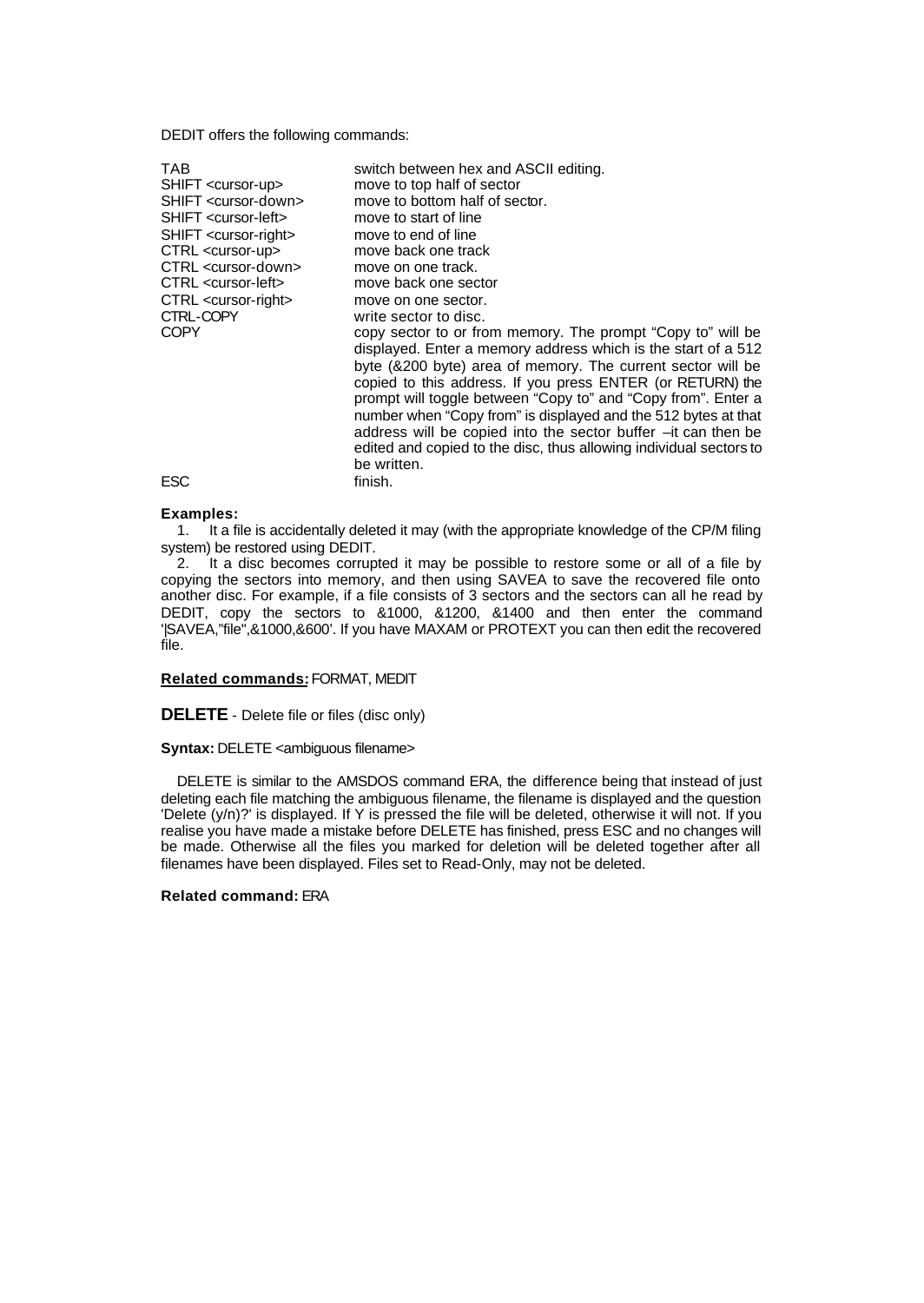# **DISCCOPY** - Copy disc

**Syntax: DISCCOPY <source drive> <destination drive>** 

DISCCOPY will copy a disc using one or two drives. The question 'Are you sure (y/n)?" will ask you to confirm that the copying is to go ahead. If any key other than Y is pressed the copying will not proceed. Any format of disc may be copied. If the destination disc is unformatted, or is of a different format it will be re-formatted.

The use of this command will overwrite user memory and any RSX that has been loaded from disc will be lost.

# Examples:

- 1. Copying with a single drive
- |DISCCOPY, "A", "A"
- 2. Copying with a dual drive system |DISCCOPY, "A","B"

It is recommended that you always copy from drive A to drive B and NEVER the other way round, and also that whilst copying the source disc is write protected. If these precautions are not followed it is almost inevitable that you will at some time copy the backup disc onto the working disc!

**Related commands:** COPY, DISCTEST, FORMAT

**DISCTEST** - Test disc for read errors

# **Syntax: DISCTEST <drive>**

DISCTEST simply reads every sector of the disc in the specified drive. If the disc is badly formatted or corrupted a 'Read Fail' will occur at some point. If this occurs try re-formatting the disc. If DISCTEST succeeds the message 'Disc formatted correctly is displayed.

The operation of DISCTEST is carried out automatically by DISCCOPY and FORMAT.

# **Related command:** FORMAT

**DUMP** - Dump file contents

#### **Syntax:** DUMP <filename>

DUMP will read a file from tape or disc and display the contents of the file on the screen. Both hexadecimal and ASCII representations are shown. Note: DUMP closes the input file if there is one.

#### **Technical note:**

When used on disc DUMP treats soft end of file (&1A) as a character in the file and continues to the hard end of file that is the end of a 128 byte block.

**Related commands:** LIST, TYPE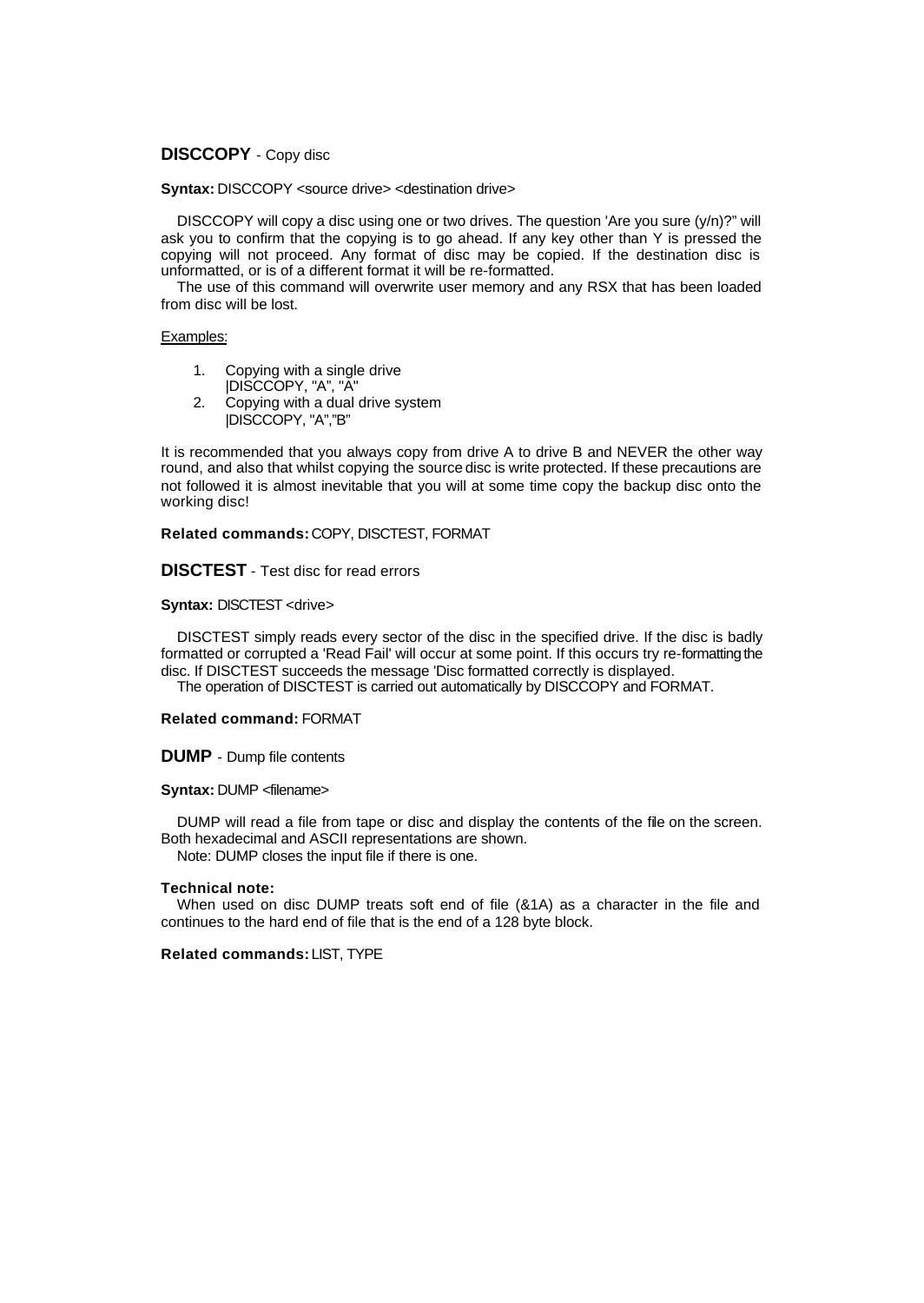# **ERA** - Erase file or files (DISC only)

#### **Syntax:** ERA <ambiguous filename>

This is the AMSDOS command and so is identical in affect and use to that described in the Amstrad manual. The command is, however, intercepted and will prompt for parameters in the usual way, thus allowing easy deletion of files from BASIC.

ERA will also warn you if you attempt to delete all files, as CP/M (but not AMSDOS) does. **Note:** ERA will only be intercepted if UTOPIA is fitted with ROM select number less than 7.

# **Related command:** DELETE

**FIND** - Find tokenised string in BASIC program

#### **Syntax:** FIND <string>

#### **Tokenising**

The FIND command will search for any string of BASIC text in the current BASIC program. In order to use FIND to the best affect it is necessary to understand a little about how BASIC stores programs. It would be very simple to search for a string if programs were stored exactly as you type them in, but they are not. For reasons of speed and compactness BASIC takes the lines of program as you enter them and converts them into a special code. This operation is called 'tokenisation'. So for example if you enter the command 'PRINT' in a program, BASIC does not store the 5 letters of 'PRINT', but instead the single number (or 'token') &BF. Similarly every BASIC keyword has a token. BASIC also stores numbers and variables that occur in programs in a special way.

What this all means is that when you enter a string to be found, it must be tokenised in exactly the same way before beginning the search.

#### **ASCII search**

There are times, though, when you do not want the string to be tokenised before searching, for example to search for string constants or items in REM or DATA lines. FIND will carry out an ASCII search if you enter 'N' in response to the question 'Tokenise  $(y/n)$ ?'. Any other response will cause a tokenised search.

Wildcards are allowed in the string for an ASCII search. A wildcard is a character which will match any character in the BASIC program text. A wildcard is specified in the string by typing a question mark ('?'). Any number of wildcards may be used.

Example: |FIND,"f??e" Finds all 4 character ASCII strings starting with 'f' and ending with 'e'.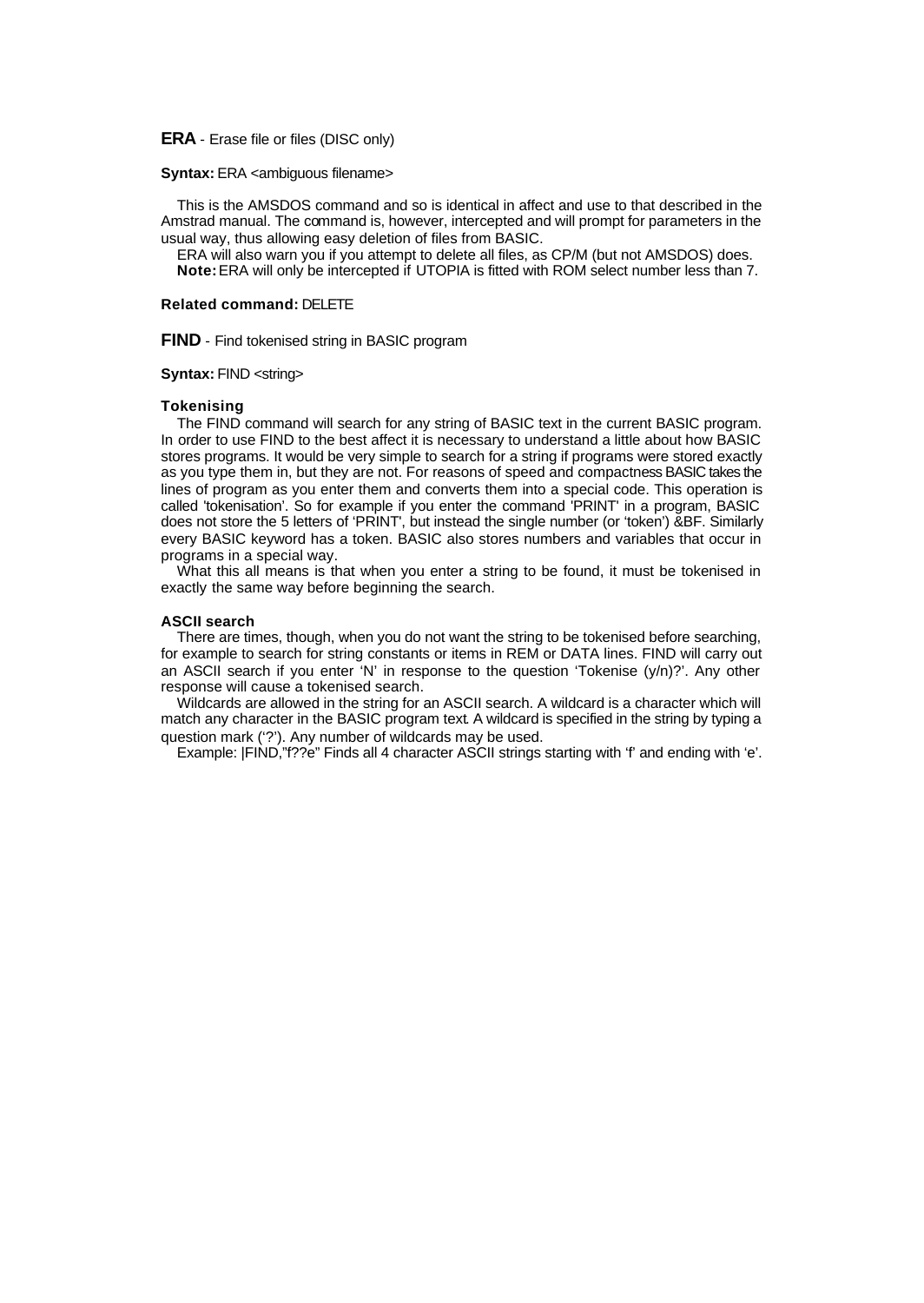## **Restricting the search range**

The search operation can cover the entire program or any section of the program. Before searching you will be prompted 'Start at line:' and 'Stop at line:'. To search the entire program just press ENTER or RETURN in response to each, otherwise enter the first and last line numbers of the section to which you want to restrict the search.

The line number where the string occurs is listed each time the string is found.

FIND is case sensitive; that is letters typed on lower case will only match lower case letters in the program, and capitals will only match capitals.

#### Notes:

If the string being searched for is very short (1 or 2 characters) it may sometimes appear to find the string wrongly. In fact it is finding the string in the BASIC text where it is part of a longer token, such as a value of a variable.

#### **Related commands:** REPLACE

#### **FNS** - List currently defined functions

# **Syntax:** FNS

The names of all functions and the line numbers in which they are defined are listed. The type of the function is also indicated by the type marker after the name: ! for real, % for integer, \$ for string.

Note that only defined functions are listed so FNS should be used after running a BASIC program.

#### **Example:**

|fns START! Line 1000 ENTER\$ Line 1250

**Related commands:** ARRAYS, VARS

**FORMAT** - format a disc

**Syntax:** FORMAT <drive> (<format type>)

FORMAT does the same as the CP/M utility 'FORMAT'. The format type is a single letter identifying one of two formats:

V: Vendor Format. This is the default, and is the same as the System Format except that the CP/M system tracks are left blank. This format gives 169K per disc.

D: Data Format. This has no system tracks and gives 178K per disc.

The default if neither V nor D is specified is Vendor Format.

#### **Technical note:**

Discs are formatted in the recommended way with 2 to 1 sector interleave.

**Related commands:** DISCCOPY, DISCTEST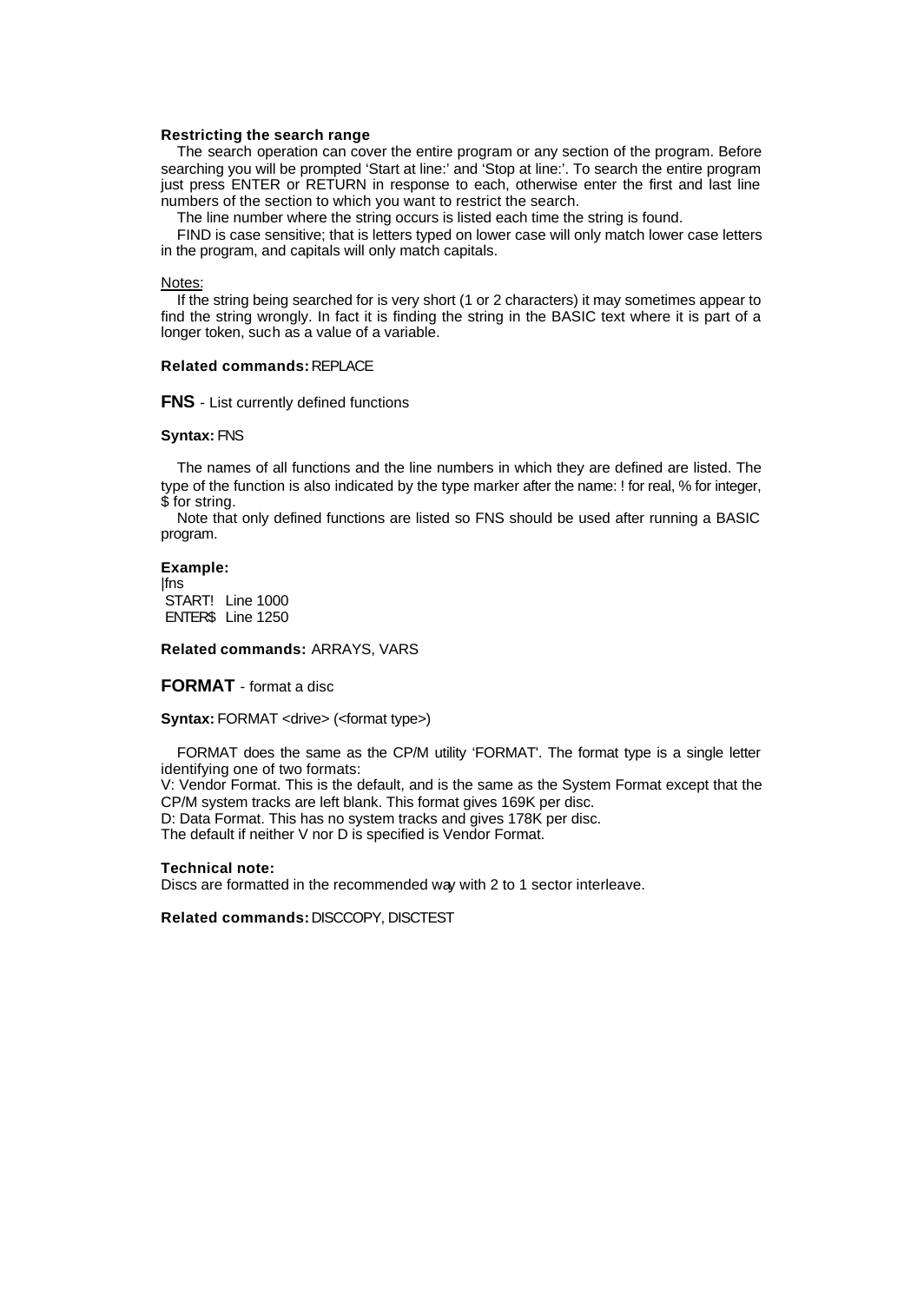**GDUMP** - graphic screen dump

# **Syntax:** GDUMP

A shaded screen dump which can be used in any mode, and produces an accurate picture of the screen on the printer. In mode 0, 16 shades are used to represent the 16 colours on the screen, 4 shades are used in mode 1, and black and white in mode 2.

GDUMP works on any EPSON-compatible printer, including the AMSTRAD DMP 2000, all EPSON printers, CANON printers and the KAGA TAXAN.

# **HELP** - list sideways ROMs or external commands

#### **Syntax: HELP (<rom number>)**

HELP with no parameter will list sideways ROMs. All foreground and extension ROMs will be listed. Those background ROMs that have been initialised are listed. This means that if ROMOFF has been used to turn off some ROMs then only those that are available for use will be listed.

The information given is: ROM select number, ROM name, version number, ROM type, and for a background ROM the address of it's upper workspace area.

This information can than be used to list the commands provided by any background ROM. Enter the selected number of the required ROM as the parameter for HELP and all the commands will be listed.

#### **Technical note:**

The ROM name is taken from the name of the initialisation command, that is the first name in the name table. The version number is taken from bytes 1 to 3 of the ROM. Commands such as the AMSDOS commands CTRL-A to CTRL-I are not listed.

#### **Example:**

 $|h_{\alpha}|_{\alpha}F$ 

|HELP |HELP,n lists commands for ROM n |HELPR lists RSX commands ROM 0. BASIC 1.10 foreground ROM 1: UTOPIA 1.25 back &A2F4 ROM 2: PROTEXT 1.00 back &A3F8<br>ROM 5. MAXAM 1.10 back &A5FC 1.10 back &A5FC ROM 7: CPM ROM 0.50 back &A700

| μισιμ,υ       |                  |
|---------------|------------------|
| ROM 5: MAXAM  | 1.14 back & A5FC |
| MAXAM         | <b>ASSEMBLE</b>  |
| <b>ASSEM</b>  | CAT              |
| <b>CLEAR</b>  | <b>FIND</b>      |
| HELP          | М                |
| <b>MAXOFF</b> | <b>MODE</b>      |
| MSH           | MSL              |
| <b>RAMON</b>  | <b>RAMOFF</b>    |
| <b>MCLEAR</b> | <b>MFIND</b>     |
| <b>MHELP</b>  |                  |

**Related commands:** HELPR, ROMOFF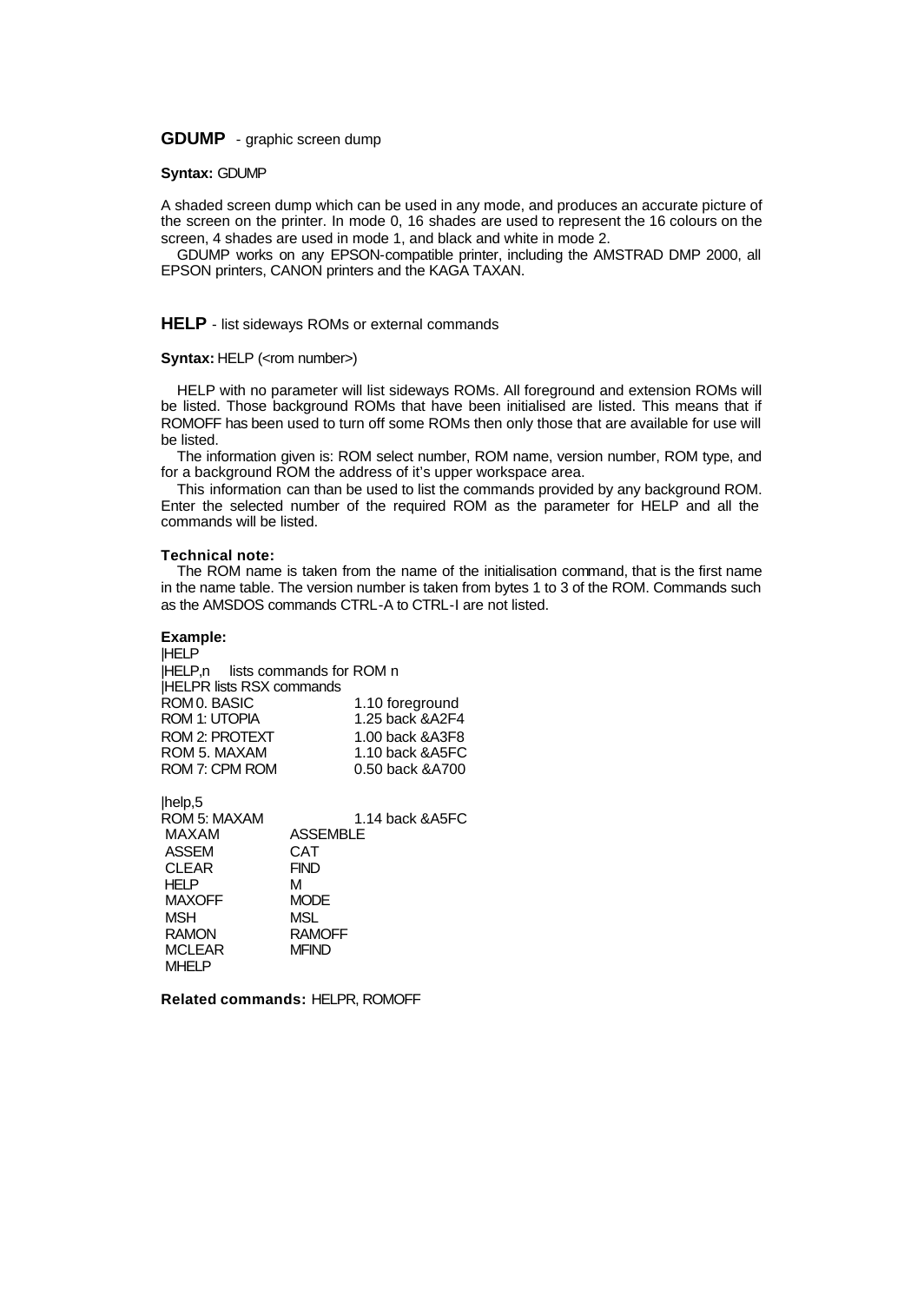# **HELPR** - list RSX command.

# **Syntax:** HELPR

This lists all external commands provided by RSXs that have been loaded from tape or disc, in the same way that HELP,n lists external commands provided by background ROMs.

# **Related command:** HELP

**INFO** - display information about file or files

#### **Syntax:**

| INFO.                                    | (tape only) |
|------------------------------------------|-------------|
| INFO <ambiguous filename=""></ambiguous> | (disc only) |

The information displayed is taken from the file header. When used on tape all standard files are listed, on disc all files matching the ambiguous filename (so, in particular, INFO \*.\* will list all files on the disc). Note that ASCII files have no header and zeros will be shown.

The information listed 1isted is as follows:

1. File type. The same characters shown by CAT on tape:

- \* is ASCII, & binary, \$ unprotected BASIC, % Protected BASIC.
- 2. Load address. The address in memory to which the file will be loaded by default.
- 3. Logical length. The length of the file as stored in the file header.<br>4. Entry address. For machine code programs, the address at wh
- 4. Entry address. For machine code programs, the address at which execution is to begin after the file has been loaded.
- 5. (Disc only) Size. The actual size of the file on the disc. This is listed for all files, whether they have a header or not. This will be different to the logical length because the size includes the size of the header itself. The size is a multiple of 128 bytes, the smallest unit CP/M handles.

All these numbers are shown in hexadecimal. Note: INFO closes the input file if there is one.

Example:

|info,"\*.\*" LOAD LOGL ENTRY SIZE A:DISC .BAS \$ 0170 006A 0000 0100 A:DISC .BIN & 9000 2182 9156 2280 A.REPORT . \* 0000 0000 0000 5E80

**Related command:** CAT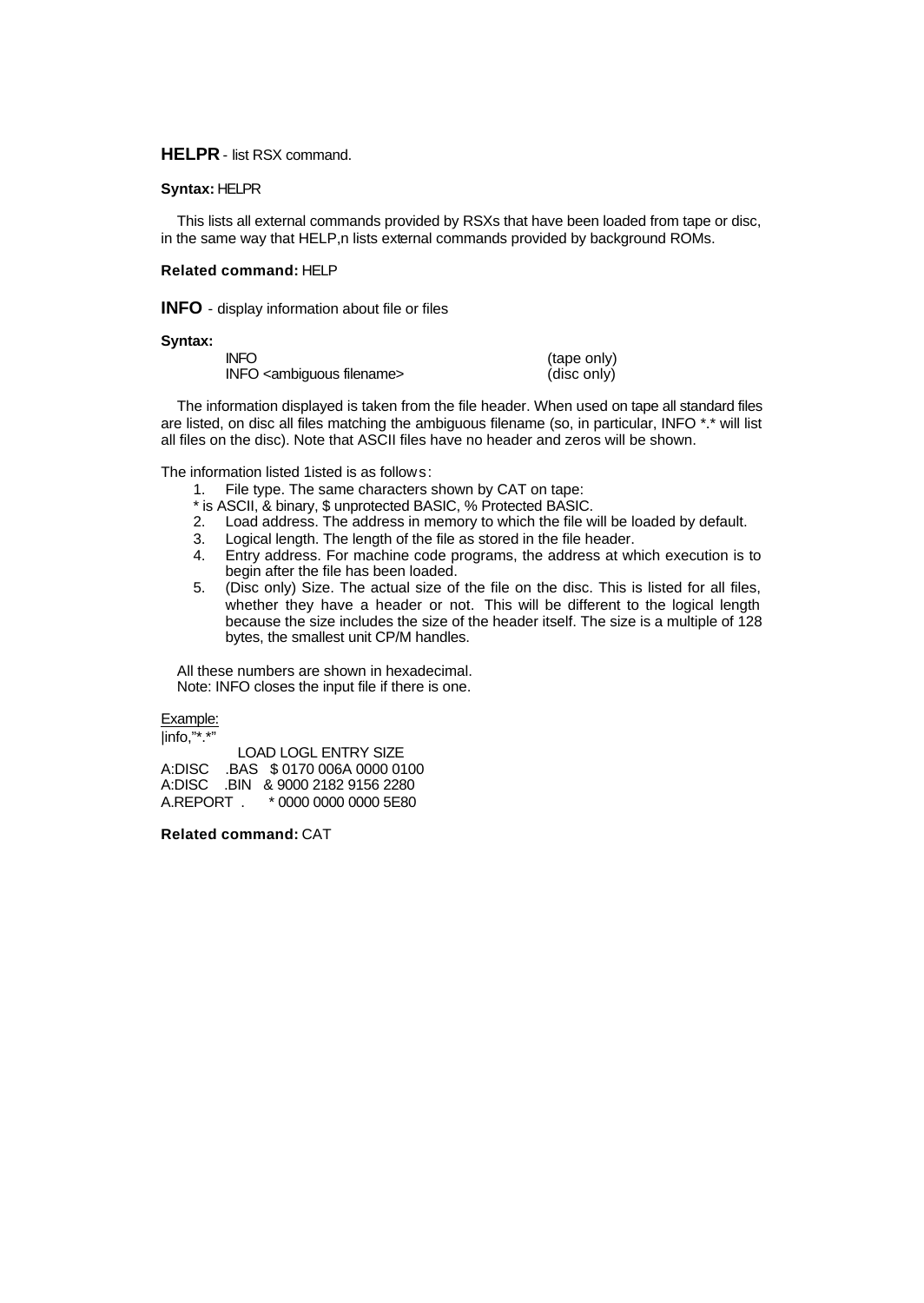# **LINK** - link BASIC program

#### **Syntax:** LINK

BASIC's internal pointers are set up correctly for the program in memory. BASIC variables are cleared. This can be used to recover programs that you have protected by mistake.

#### **Example:**

|LOAD,"filename" |LINK

# **Related commands:** LOAD

**LIST** - list ASCII file

#### **Syntax:** LIST

LIST will read a file from tape or disc and list the contents on the screen, numbering the lines. Tab characters are acted upon, taking tab positions at every eighth column. Note: LIST closest the input file if there is one.

#### **Technical note:**

If the file in of type ASCII, LIST stops at a soft end of file (&1A).

#### **Related commands:** DUMP, TYPE

#### **LOAD** - load a file into memory

#### **Syntax:** LOAD <filename> (<load address>)

This LOAD command has much greater use than the equivalent BASIC command, which only operates with binary files, and only allows files to be loaded at an address greater than HIMEM. Here there is no restriction on either file type or address, and the command is of particular use in MAXAM for loading machine code or other files.

The file is loaded at the specified address, or, if the address is omitted, to the load address from the file header. In the case of ASCII files there is no header so an error message will be given if no load address is specified.

The load address to not checked in any way, so ill-chosen addresses may cause a system crash.

Note: LOAD closes the input file if there is one.

#### **Examples:**

1. |LOAD,"binary" Load file called "binary" at the address in the header. 2. |LOAD,"ascii",&3000 Load file called "ascii" at &3000.

**Related commands:** LINK, SAVE, VERIFY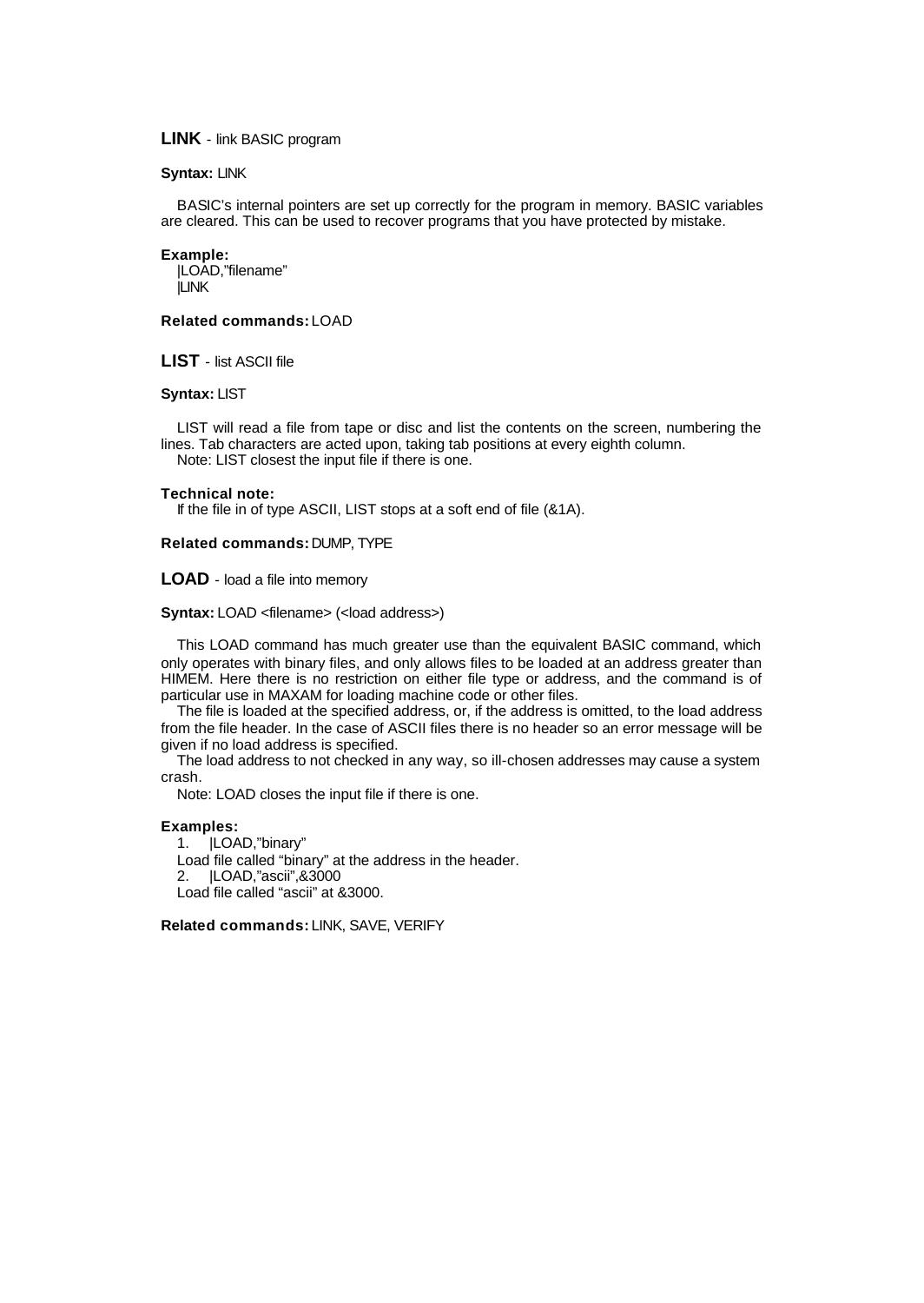# **MDUMP** – memory dump

**Syntax:** MDUMP <start address> (<end address>)

MDUMP displays the contents of memory in both hexadecimal and ASCII. If no end address is specified it will continue to the end of memory, &FFFF. Usually MEDIT is more useful for examining memory contents, but MDUMP is needed in conjunction with PRINTON to send a memory dump to the printer.

# **Example:**

|MDUMP,&170 Lists the memory area containing the BASIC Program.

# **Related commands:** MEDIT

**MEDIT** - memory editor

# **Syntax:** MEDIT <address> (<br/>bank>)

Examination and direct alteration of memory contents are possible with MEDIT. When the command is entered, the whole screen is used to display an area of memory with the selected address in the centre. Hexadecimal and ASCII representations are shown, and the contents may be altered simply by overtyping what is shown on the screen. Pressing TAB will switch between hex and ASCII editing modes.

MEDIT offers the following commands:

| SHIFT <cursor-up><br/>move to top of screen.</cursor-up>        |  |
|-----------------------------------------------------------------|--|
| SHIFT <cursor-down><br/>move to bottom of screen.</cursor-down> |  |
| SHIFT <cursor-left><br/>move to start of line.</cursor-left>    |  |
| SHIFT <cursor-right><br/>move to end of line.</cursor-right>    |  |
| CTRL <cursor-up><br/>move back one screenful.</cursor-up>       |  |
| CTRL <cursor-down><br/>move on one screenful.</cursor-down>     |  |
| CTRL <cursor-left><br/>move to top left.</cursor-left>          |  |
| CTRL <cursor-right><br/>move to bottom right.</cursor-right>    |  |
| ESC<br>finish                                                   |  |

#### **Editing the second bank of memory (CPC6128 or RAM expansion)**

The second parameter of MEDIT specifies a bank select request. The 4 extra 16K blocks of memory on the CPC6128 are denoted 4,5,6 and 7. <br/>bank> may be between 4 and 7 and causes the specified block to be switched in at &4000 and for the duration of the MEDIT command.

e.g. |MEDIT,&4000,7 to edit block 7.

If you have a RAM expansion fitted that is compatible with the CPC6128 bank switching then MEDIT will also read this. The bank select request in this case can be any number from 4 to 63, depending on the amount of RAM that you have fitted.

Note: if a number less than 4 is used as a parameter then 4 is added to it before switching the memory. Thus |MEDIT,1 does the same as |MEDIT,5

#### **Related commands:** DEDIT, MDUMP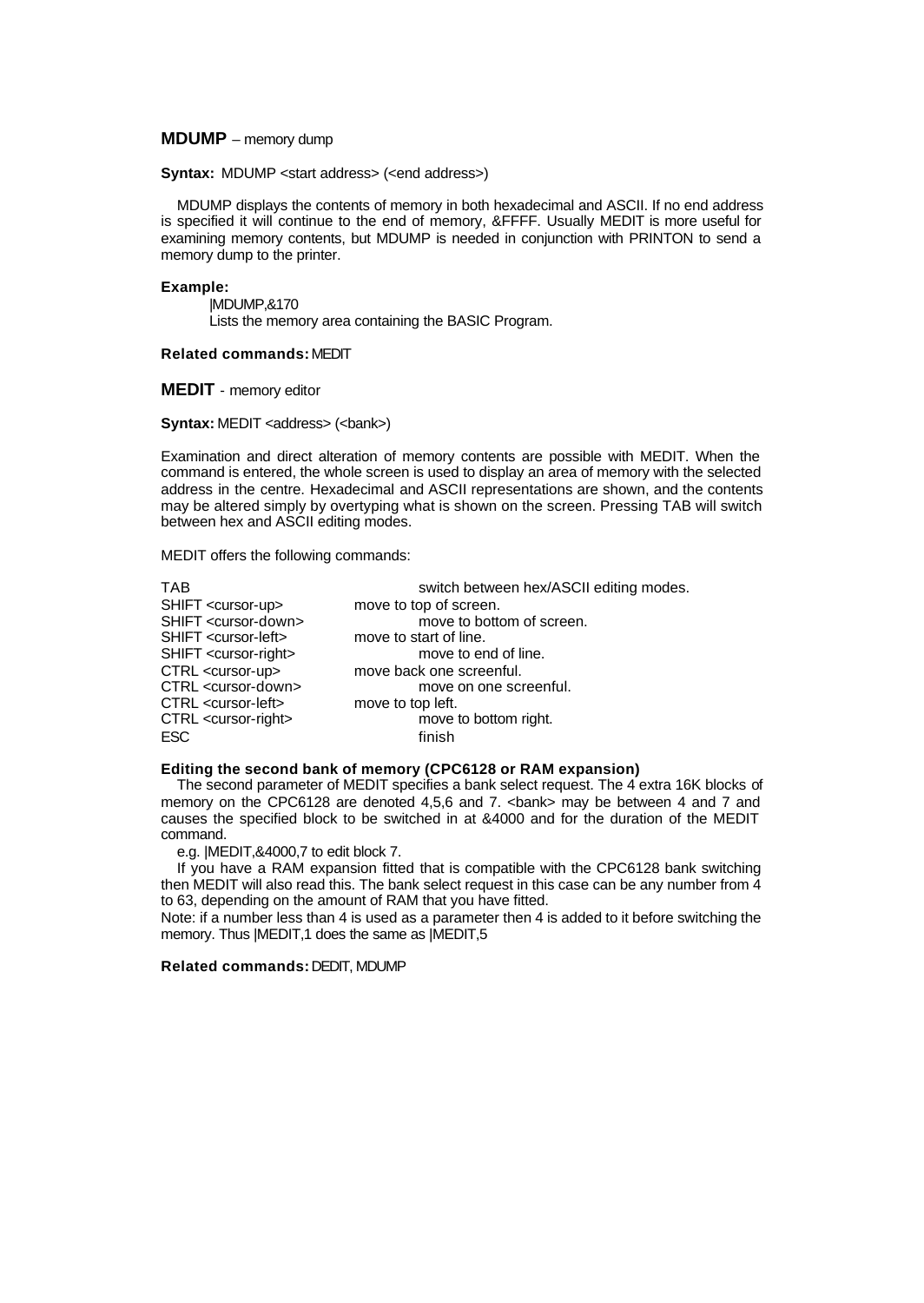# **MOVE** – move BASIC lines

**Syntax:** MOVE <first line> <last line> <destination line>

It is often useful to be able to move a section of a BASIC program when reorganising or tidying up your program. MOVE takes three parameters, all of which are BASIC line numbers. The first two line numbers define the block which is to be moved. The line numbers specified need not exist: if the first number does not exist the block is taken to start at the first line after that specified: if the second number does not exist the block is taken to end at the last line before that specified.

The destination line determines where the block is to be moved to. The block is inserted after the line. If the line does not exist the block is inserted at the point where the line would have been.

After the block has been moved the line numbering will be wrong because the line numbers are not altered. So after using MOVE it is essential to renumber the program. The RENUM command may not always renumber all references to moved lines. Any reference not renumbered will be listed as 'Undefined line', and must be corrected manually.

#### **Example:**

MOVE 200,340,1200 RENUM

# **NOKEYS**

**Syntax:** NOKEYS

Clears the expansion tokens that UTOPIA defined on initialisation. This can be useful at the start of a program that defined function keys because there would otherwise be insufficient room in the expansion string buffer for further definitions. CTRL-ENTER still gives RUN"DISC, this is not reset. Use 'CALL &BB03' to reset this definition as well.

# **Related commands:** TOKENS

**NORSX** – disable RSX commands

#### **Syntax:** NORSX

All RSX commands (i.e. external commands belonging to programs residing in RAM) are disabled. This is useful when developing RSX software since it is necessary to disable the commands before re-installing them (otherwise the command chain is made into a loop).

#### **Example:**

A loader program for testing RSX software: 10 MEMORY &7FFF 20 |NORSX 30 |RUN,"rsxcode"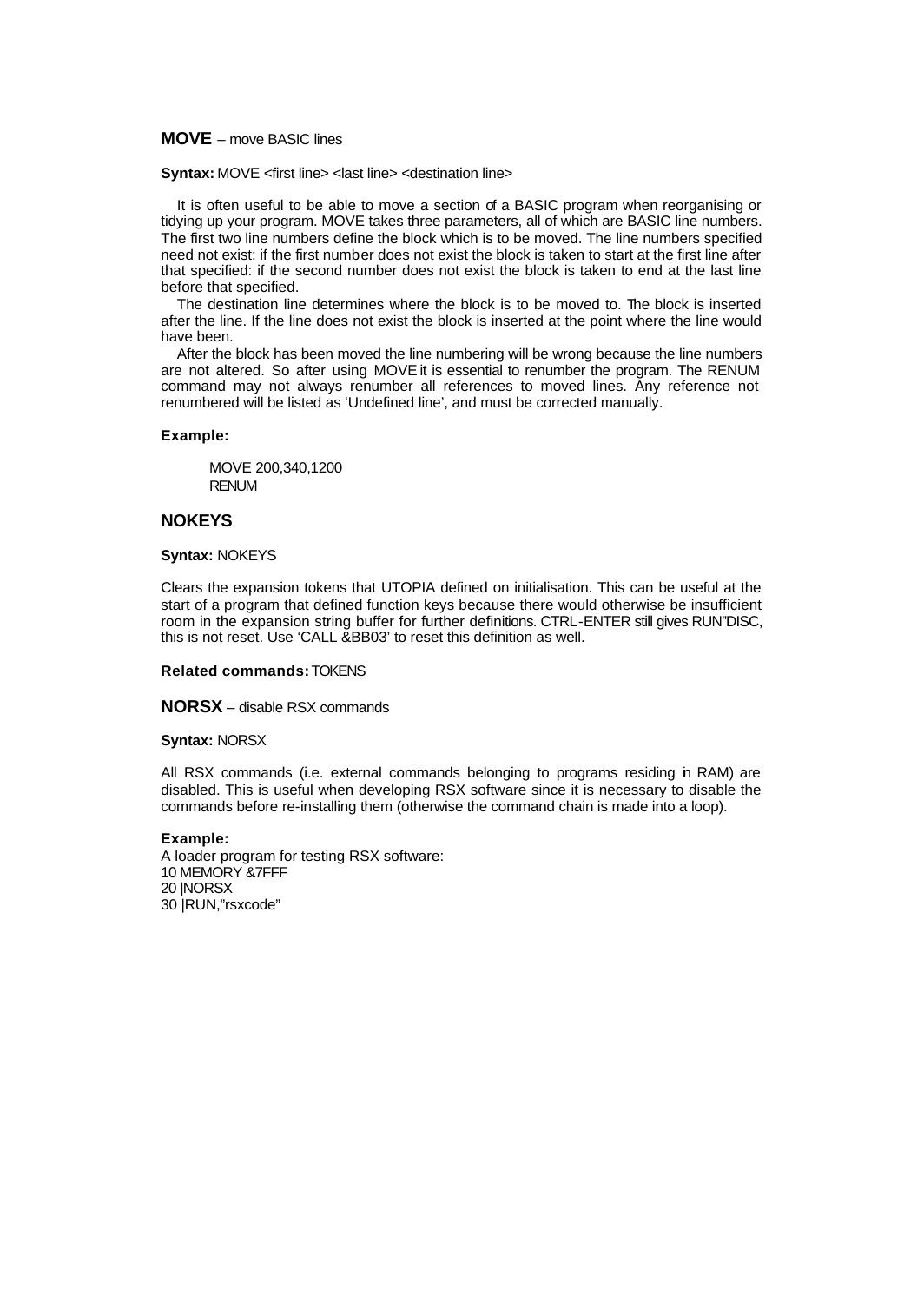**PRINTOFF** - turn off printer echo

**Syntax:** PRINTOFF

After issuing the PRINTOFF command screen output is no longer copied to the printer.

#### **Related command:** PRINTON

**PRINTON** - turn on printer echo

# **Syntax:** PRINTON

After issuing the PRINTON command all subsequent screen output is copied to the printer. In particular it can be used to print the output from commands such as TYPE, LIST, DUMP, MDUMP, HELP, TOKENS, FIND, VERIFY, VARS, FNS and ARRAYS. Also, the output from BASIC programs can very easily be sent to the printer, which can be very useful for debugging.

#### **Technical note:**

PRINTON works by intercepting TXT WRITE CHAR and TXT OUT ACTION. Control codes sent to TXT OUT ACTION are correctly intercepted and not sent to the printer.

**Related commands:** PRINTOFF, SPOOL

**REN** - rename file

**Syntax:** REN <new filename> <old filename>

This is the AMSDOS command and so is identical in effect and use to that described in the Amstrad manual. The command is, however, intercepted and will prompt for parameters in the usual way, thus allowing easy renaming of files from BASIC.

**Note:** REN will only be intercepted if UTOPIA is fitted with ROM select number less than 7.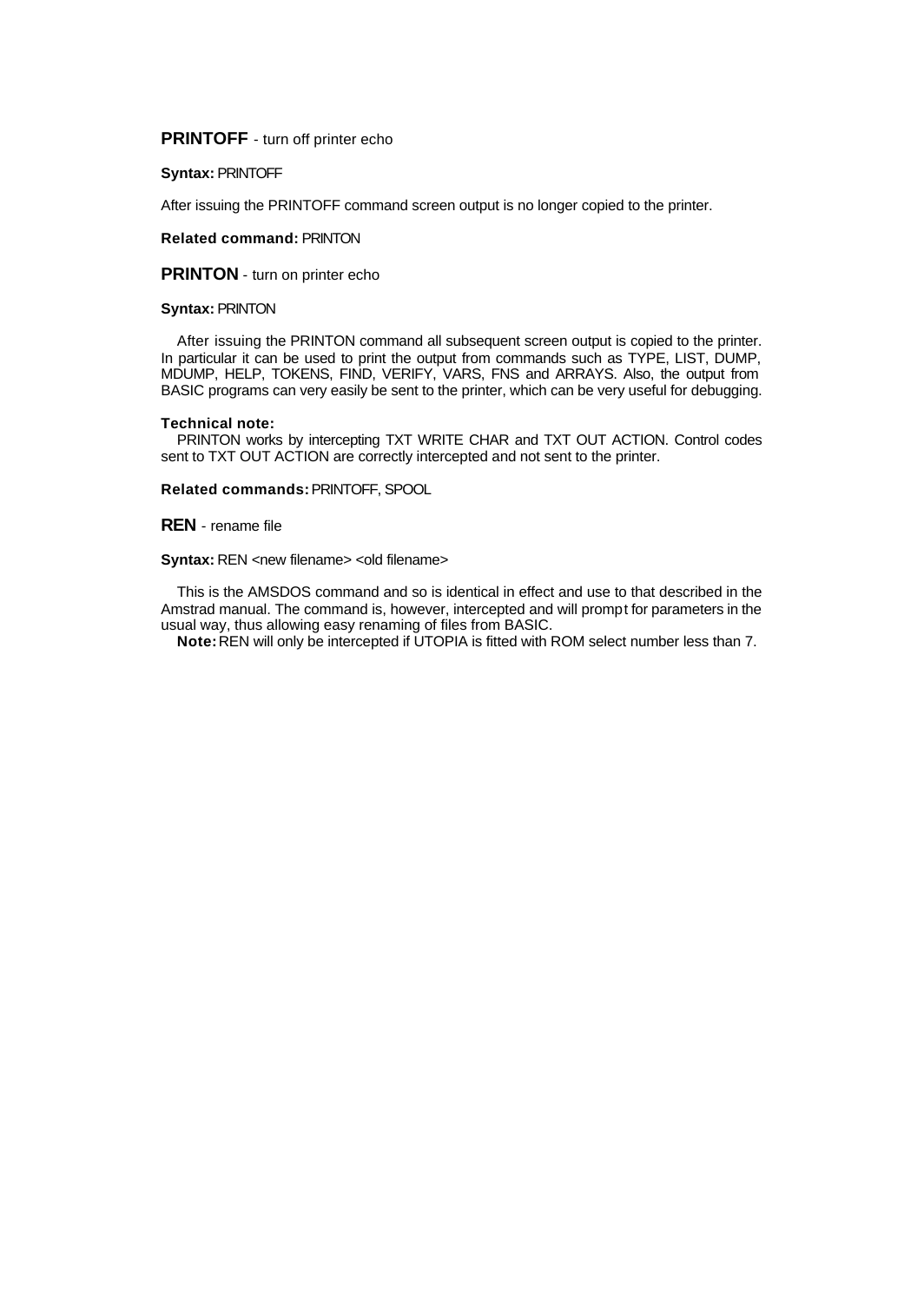**REPLACE** - find and replace string in BASIC program

**Syntax: REPLACE <old string> <new string>** 

REPLACE works exactly as FIND to find the old string, and then replaces it by the new string. Tokenised or ASCII search can be selected, just as for FIND. In the former case both strings are tokenised. The new string can be shorter, the same length, or longer than the old string. BASIC variables remain defined, even if the strings are of different lengths.

Care must be taken when replacing single character strings (see note under FIND). The old string may contain wildcards if the strings are not being tokenised (see FIND). The search may be restricted to a section of the program (see FIND).

#### **Example:**

|REPLACE,"f%","flag%" Renable variable f% to flag%

#### **Related commands:** FIND

**ROMOFF** - turn off all or selected ROM.

**Syntax: ROMOFF (<list of rom numbers>)** 

ROMOFF causes the machine to be reset, initialising only selected background ROMs. If no parameters are given no background ROMs will be initialised, otherwise all ROMs will be initialised except those specified. Use the HELP command to determine the ROM numbers. Warning: ROMOFF will reset the machine completely and destroy memory contents.

# **Example:**

|ROMOFF,5,7 Turn off ROM 5 and the disc ROM.

# **Related Command:** HELP

**ROMON** – reset machine and turn on only selected ROMs.

**Syntax:** ROMON (<list of rom numbers>)

This complements ROMOFF – the list of ROMS are those to be initialised. This is most useful in the form of '|ROMON,7' which turns off all ROMs except the disc ROM – often useful to be able to run disc software. The expansion 'RUN"DISC'\ will still be produced by CTRL-ENTER even if UTOPIA was not initialised.

Warning: ROMON will reset the machine completely and destroy memory contents.

# **Related Command:** HELP, ROMOFF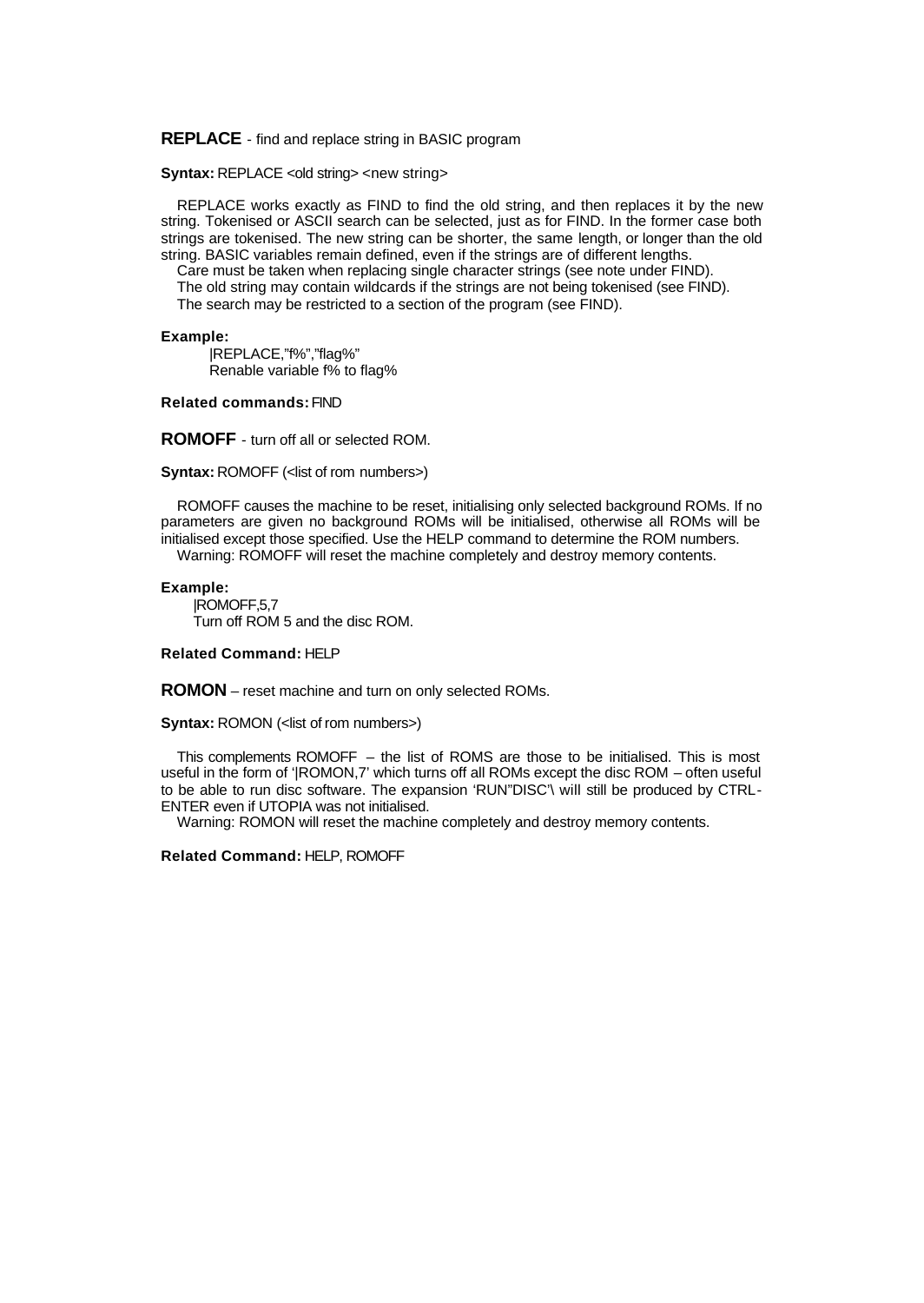# **RUN** - load and execute file

# **Syntax: RUN <filename>**

This is roughly equivalent to the BASIC command RUN – it loads a binary file at the address stored in the header and jumps to the execution address stored in the header (or the start of the file if there is no execution address). The file must be binary, otherwise the message 'Cannot run file' will be displayed and the file will not be loaded.

|RUN has two main advantages over the BASIC command RUN. First, it can be used from other programs such as PROTEXT and MAXAM. Second, the BASIC command causes a complete reset on return from the code, so cannot be used to load RSXs etc. |RUN returns cleanly to the calling program.

# **Related commands:** CALL, LOAD

#### **SAVE** - save block of memory as binary file

**Syntax:** SAVE <filename> <start address> <length> (<entry addr>) (<load addr>)

Any block of memory can be saved, and is specified as in the BASIC command SAVE by start address and length. Again as in the BASIC command the fourth parameter is optional and specifies the entry address for machine code programs. The fifth (optional) parameter is an addition to BASIC end allows the setting of a load address different to the address from which the file was saved. This latter option is only available to disc users because the cassette firmware does not allow the load address to be set.

Note: SAVE closes the output file if there is one.

# **Related commands:** LOAD, SAVEA, VERIFY

**SAVEA** – save block of memory as ASCII file

#### **Syntax:** SAVEA <filename> <start address> <length>

SAVEA is the same as SAVE except that the block of memory is saved as an ASCII file. Only three parameters apply since the ASCII file has no header in which to store the other information. This command is provided for use with where only ASCII files may be used, such as CP/M applications.

Note: SAVEA closes the output file, if there is one.

#### **Related command:** SAVE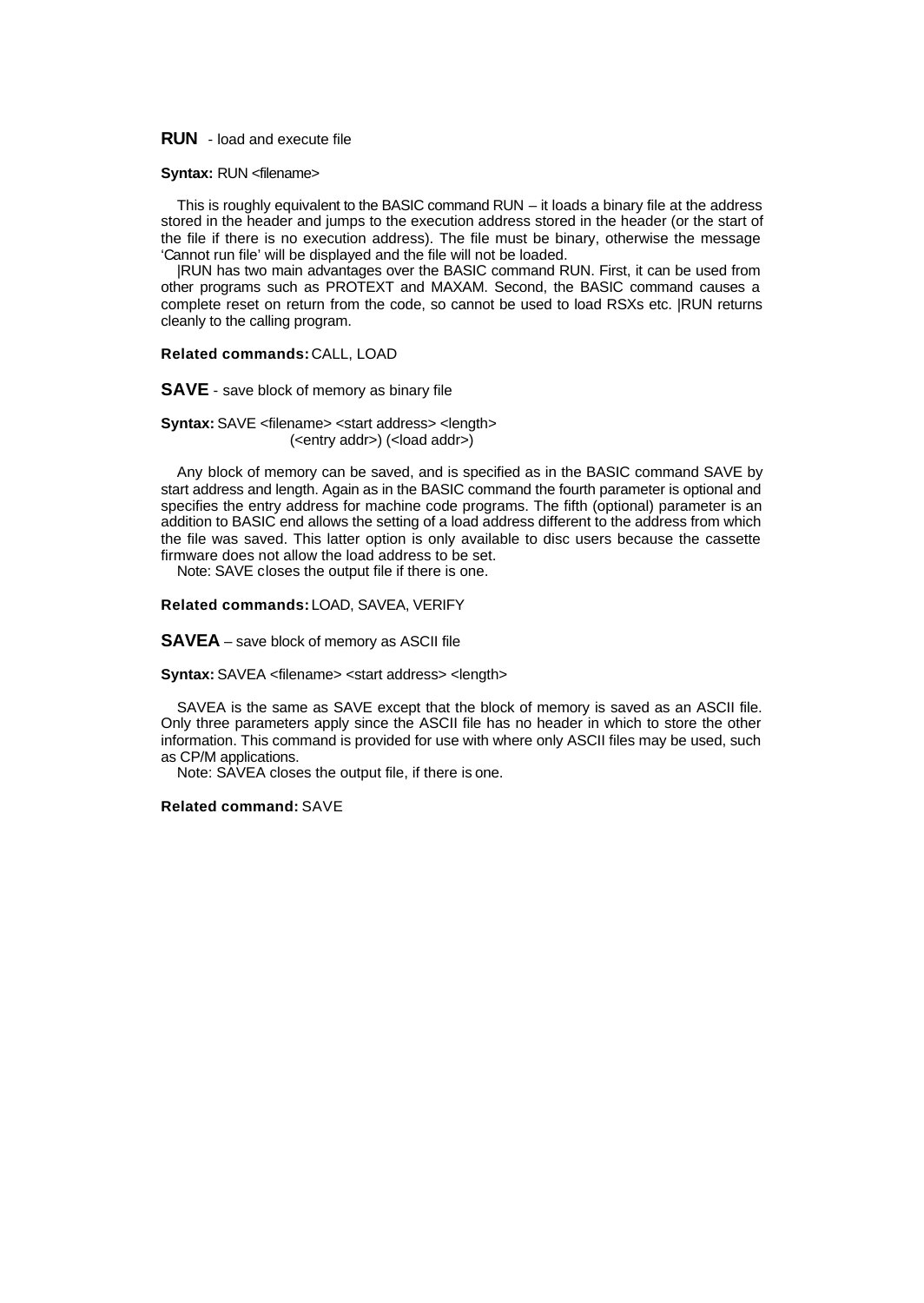# **SPOOL** - turn on spooling to file

#### **Syntax:** SPOOL <filename>

When the SPOOL command is issued the specified file is opened. All subsequent screen output is then copied to that file until a SPOOLOFF command is issued.

Warning: the use of some commands cause the output file to be closed and spooling to be turned off. These include SAVE, SAVE and the BASIC command CAT. If this occurs the command SPOOLOFF must still be issued before SPOOL can be used again.

Note: SPOOL closes the output file, if there is one.

# **Related commands:** PRINTON, SPOOLOPP

# **SPOOLOFF** - turn off spooling to file

#### **Syntax:** SPOOLOFF

The spool output file is closed and screen output is no longer copied to the file. Note that this command is essential because the last block of the file is not written until this command is issued.

#### **Related command:** SPOOL

**STATUS** - display status information

# **Syntax:** STATUS

The status information listed is shown by the example below. The memory between 'Start of program' and 'End of Program' is occupied by the current BASIC program, followed by any PROTEXT or MAXAM text. The area between 'End of program' and 'First free location' is occupied by BASIC variables. The area between 'Last free location' and HIMEM is occupied by BASIC strings.

# Example:

| <b>status</b>               |            |
|-----------------------------|------------|
| Start of program            | $= 80170$  |
| End of program              | $= 8223C$  |
| First free location         | $= 8223D$  |
| Last free location          | $=$ & A36F |
| HIMFM                       | $=$ & A36F |
| WIDTH setting = 132         |            |
| SYMBOL AFTER 240            |            |
| Program size $= 8397$ bytes |            |
| Free memory $=$ 31027 bytes |            |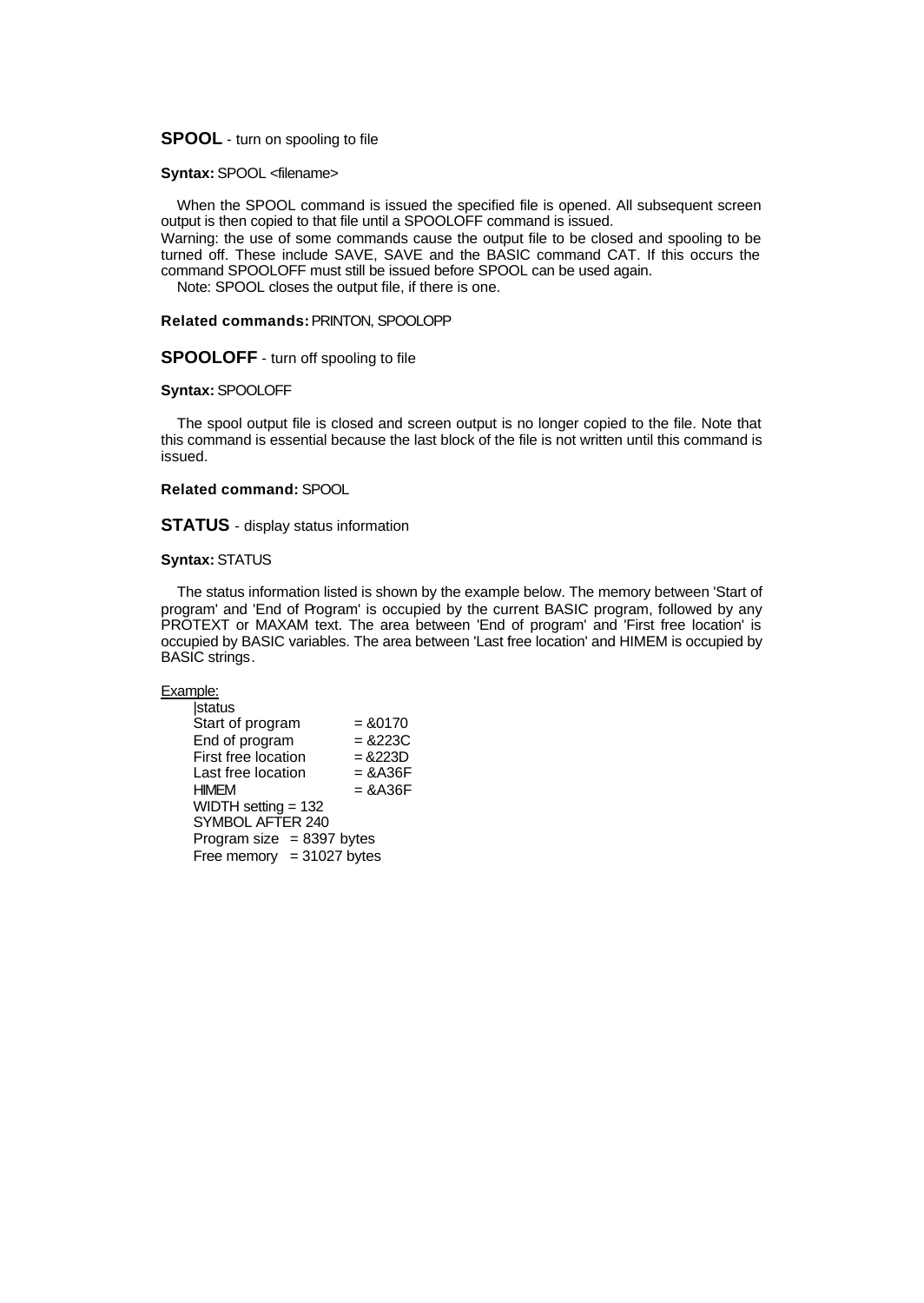# **TOKENS** – display expansion strings

# **Syntax: TOKENS (<br/>buffer size>)**

If no parameter is supplied the strings associated with all the expansion tokens are listed. The tokens 150 to 159 are set by UTOPIA. To set your own definitions (using the BASIC command KEY) it may be necessary to clear space in the expansion string buffer. To do this use the command |NOKEYS.

If a parameter is supplied with the |TOKENS command a new expansion string buffer is created of the specified size, and the UTOPIA expansion strings are initialised.

<buffer size> must be at least 49. If insufficient space is allocated, as many of the expansion strings as will fit are set up. This provides an alternative to |NOKEYS to allow a program to set up its own definitions. e.g. |TOKENS,300 provides a 300 byte buffer for expansion strings.

Note: On initialisation UTOPIA causes the expansion tokens 141-149 to be assocated with keys SHIFT-f1 to SHIFT-f9, and the tokens 150-159 with CTRL-f0 to CTRL-f9. So to define function keys you need only use the KEY command (and not KEY DEF).

#### **Example:**

| tokens                         |                  |
|--------------------------------|------------------|
| 1280                           | 1291             |
| 130 2                          | 1313             |
| 1324                           | 1335             |
| 1346                           | 1357             |
| 1368                           | 1379             |
| 138.                           | 139              |
| 140 RUN"DISC                   | 141              |
| 142                            | 143              |
| 144                            | 145              |
| 146                            | 147              |
| 148                            | 149   STATUS     |
| 150 INK 0,13:INK 1,0:BORDER 10 |                  |
| <b>151 LIST</b>                | 152 MODE 2       |
| 153 CAT                        | 154  HELP: HELPR |
| 155  TOKENS                    | 156   STATUS     |
| 157   PROTEXT                  | 158   M, 2       |
| 159   ERA,"*. BAK"             |                  |

# **Related command:** NOKEYS

# **TYPE** - type ASCII file

# **Syntax:** TYPE <filename>

TYPE will read a file from tape or disc and list the contents on the screen. Tab characters are acted upon, taking tab positions at every eighth column.

Note: TYPE closes the input file if there is one.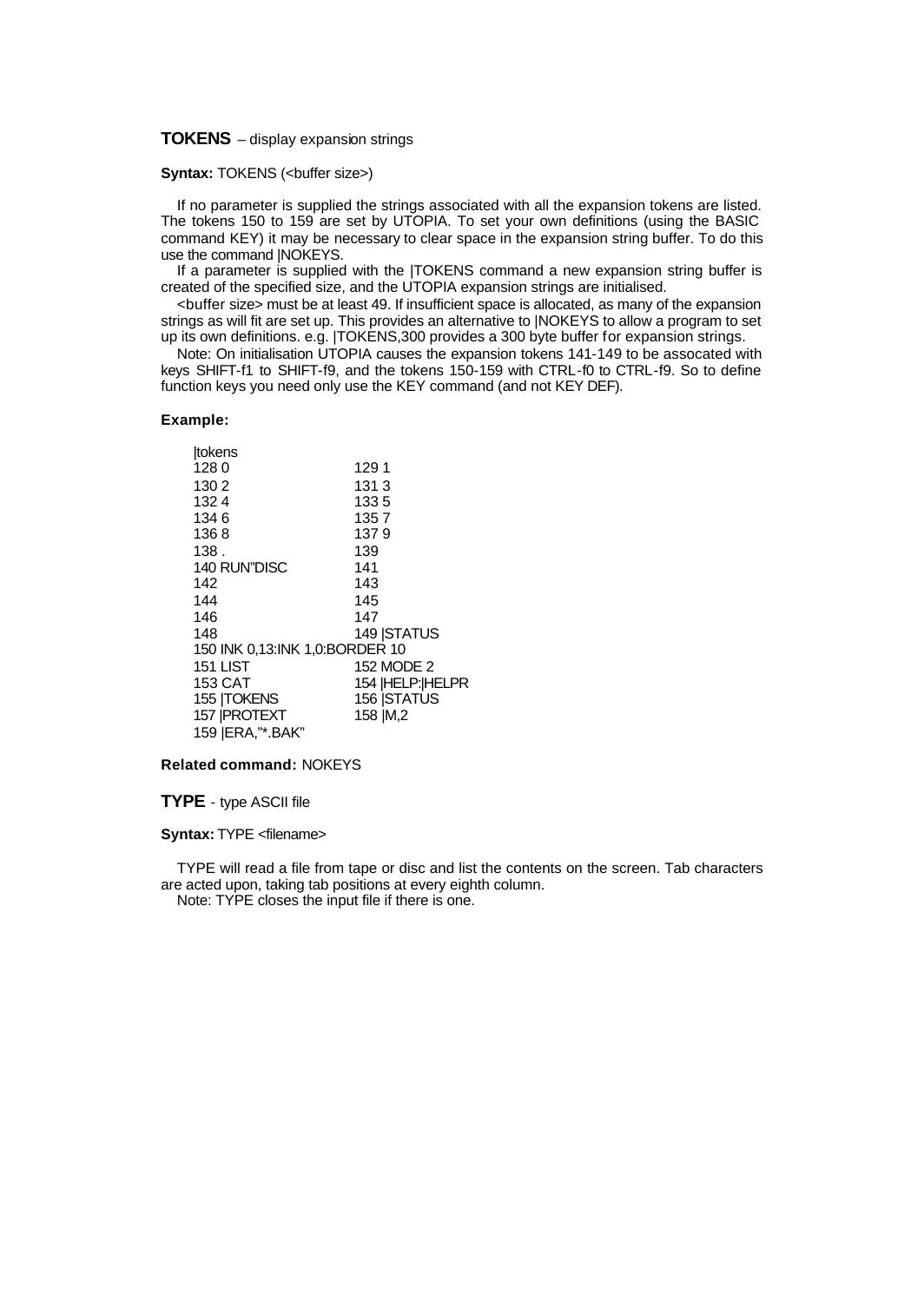# **U** - execute UTOPIA command

**Syntax:** U <command name> (<command parameters>)

This command is provided for use when another ROM is intercepting a command meant for the UTOPIA ROM. It simply causes the UTOPIA command to be executed as if the other ROM were not present.

# **Example:**

|U,"ROMOFF", 7

# **Related command:** XROM

**VARS** - display currently defined variables

#### **Syntax:** VARS

A complete list of all currently defined variables (excluding arrays) is produced. The variables are listed in the order: integer variables, real variables, string variables. Integer and string variables are listed with their current value, Integers being shown in decimal and hexadecimal. The type of each variable is indicated by the appropriate type marker: % (integer),  $!$  (real), or  $\hat{\$}$  (string).

#### **Example:**

| <i>vars</i> |       |       |
|-------------|-------|-------|
| COUNT%      | 15    | &000F |
| SCORE%      | 6003  | &3E83 |
| TOTAL!      |       |       |
| REPLY\$     | "ves" |       |

**Related commands:** ARRAYS, FNS

**VERIFY**- verify file content.

**Syntax:** VERIFY <filename> (<address>) (<length>)

The function of VERIFY is to compare the contents of a part of memory with the contents of a file, and to list all differences between the two. It can be used in three ways:

(i) to verify the current BASIC program. If just a filename is specified that file will be compared with the current BASIC program.

(ii) to verify a complete file. Enter a filename and a start address. The file will be compared with the contents of memory starting at that address and continuing to the end of the file.

(iii) to verity a block of memory. Enter a filename, start address and length of memory in bytes. The complete block of memory will be compared with the file. If the end of the file is reached before the end of the block of memory a message to that affect is displayed. This option allows the possibility of verifying just part of a file.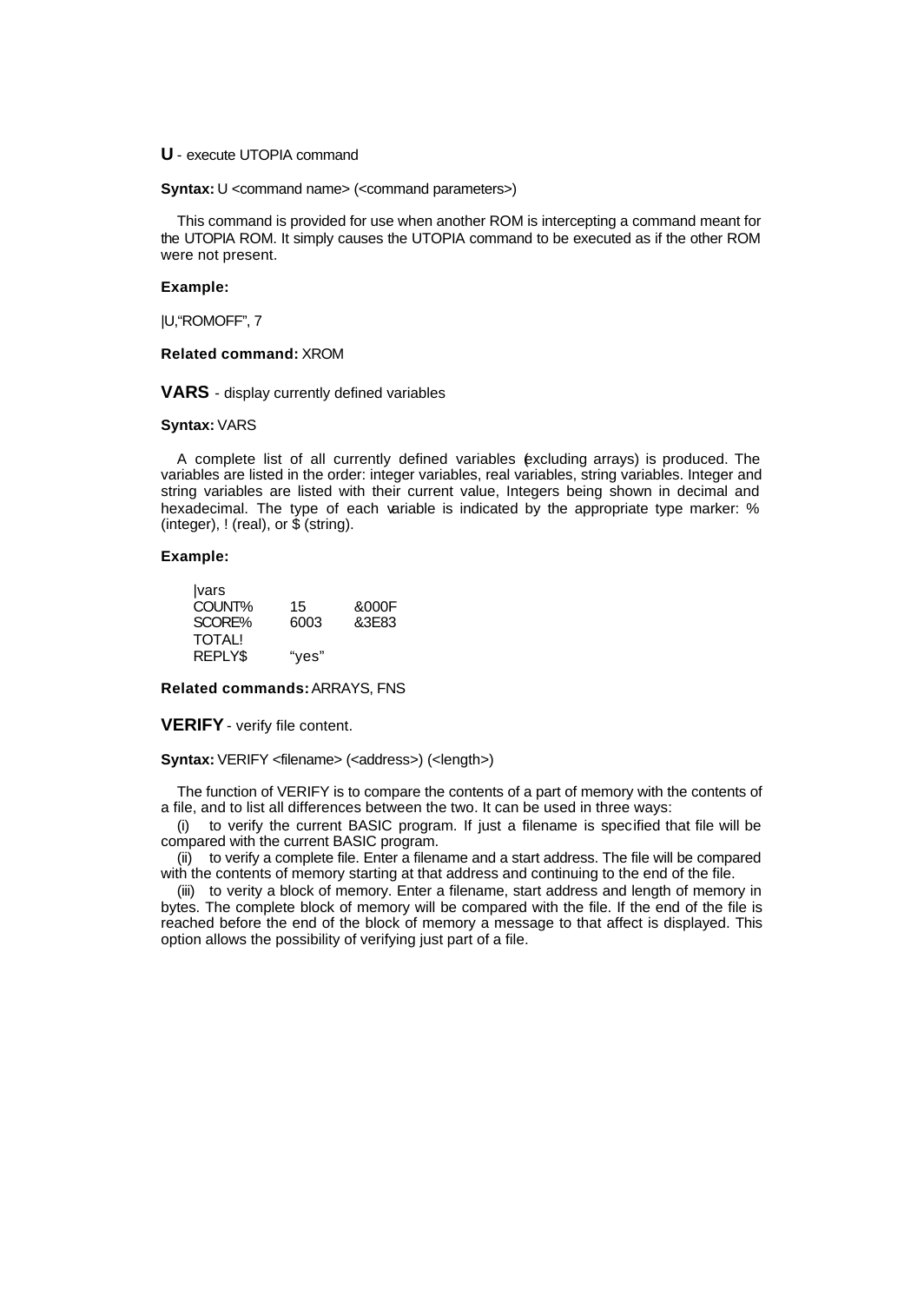If verification is successful the message "Verification successful" is displayed. It not, the memory addresses where memory and file differ are listed. MEDIT can he used to examine those memory locations.

# **Examples:**

1. |VERIFY,"prog" compare BASIC program with file "prog". 2. |VERIFY,"mem",&3000,560 Compare 560 bytes of memory starting at &3000 with the file "mem".

# **Related commands:** LOAD, SAVE, SAVEA, VTEXT

# **VERIFY** - verify text

#### **Syntax:** VTEXT <filename>

VTEXT is a special verify command for users of PROTEXT or MAXAM. The current text in memory is compared with the file. VTEXT does not list all differences but stops at the first. This is because it is likely that any difference was caused by text being inserted or deleted, and in that case most of the subsequent bytes would give an error.

# **Example:**

|VTEXT,"letter"

# **Related command:** VERIFY

**XROM** - execute command in specified ROM

**Syntax:** XROM <rom number> <command> (<parameters>)

XROM is provided for use when more than one background ROM has a command of the same name. When this occurs the command in the lower numbered ROM is normally executed. XROM allows the command in the higher numbered ROM to be called. Use HELP to determine the ROM number you require.

XROM may be abbreviated to X.

#### **Example:**

|XROM, 5,"CLEAR"

#### **Related command:** U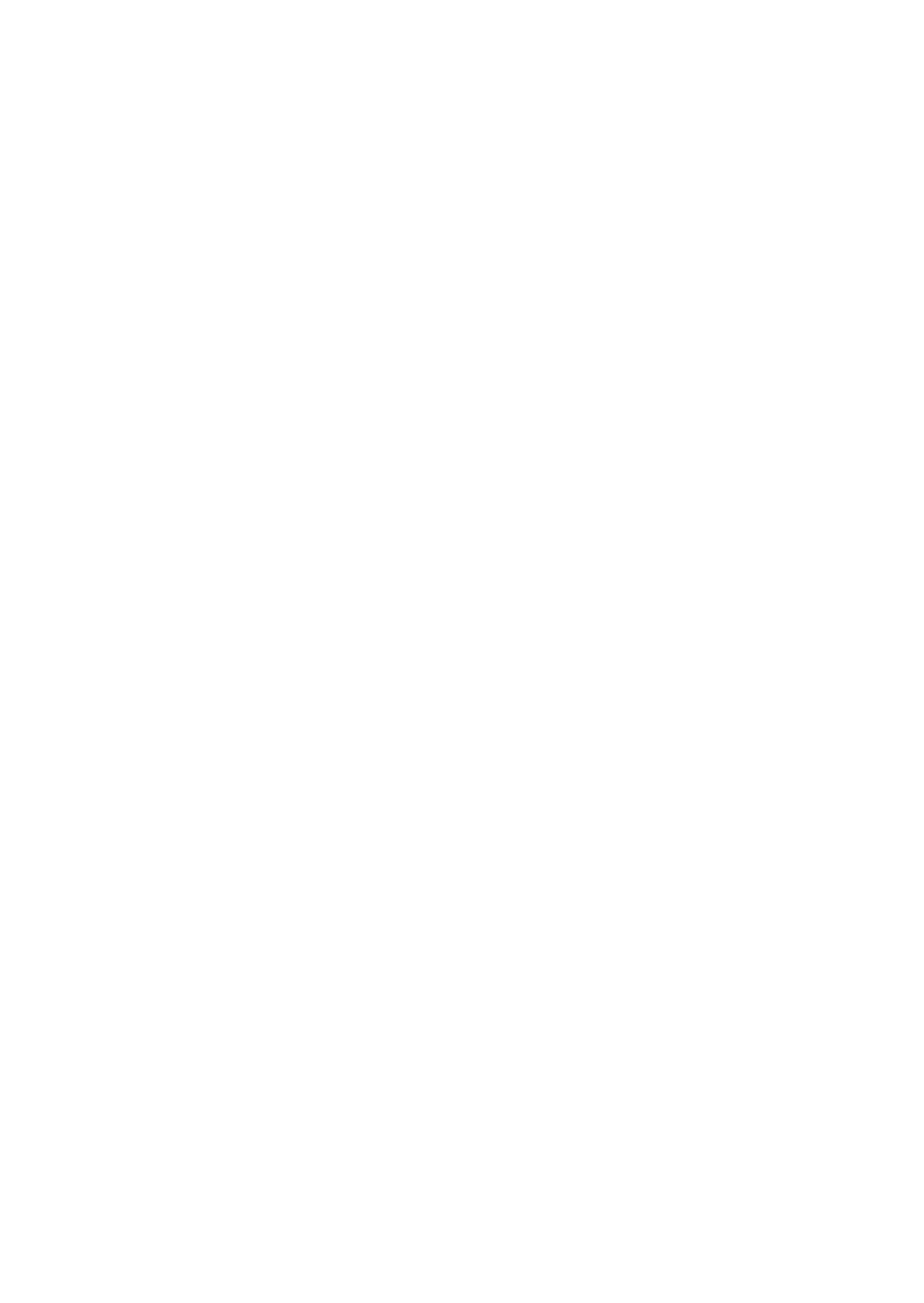#### **APPENDIX**

# **Memory map – RAM**

Address

- 0 firmware workspace
- 40 Background ROMs lower workspace area (not used by Arnor ROMs)
- (110) BASIC input buffer
- (170) BASIC program area BASIC variable storage PROTEXT/MAXAM text area \*\* free memory \*\*
- HIMEM-1 \*\* free memory if himem altered \*\*
- (A2F0) user defined characters
- Background ROMs upper workspace
- (including UTOPIA workspace 256 bytes)
- AC00 BASIC workspace
- B100 firmware workspace
- C000 screen memory

Addresses given in brackets are variable - the numbers shown are for a machine with AMSDOS, UTOPIA, MAXAM and PROTEXT ROMs all initialised.

# **UTOPIA COMMAND SUMMARY**

| ACCESS <afn> (P)</afn>                                           | Set access attributes.              |
|------------------------------------------------------------------|-------------------------------------|
| ARRAYS                                                           | List currently defined arrays       |
| C.                                                               | Calculate value of expression.      |
| CALL <addr> (<a>) (<bc>) (<de>) (<hl>)</hl></de></bc></a></addr> |                                     |
|                                                                  | Call code routine.                  |
| CAT ( <drv>)</drv>                                               | Catalogue files.                    |
| CDUMP                                                            | Character screen dump (any printer) |
| COPY ( <fn>) <fn></fn></fn>                                      | copy file (tape or disc)            |
| COPY <drv> <drv> <afn></afn></drv></drv>                         | copy file (disc to disc)            |
| DEDIT <drv> <track/></drv>                                       | Disc editor.                        |
| DELETE <afn></afn>                                               | Selective file deletion.            |
| DISCCOPY <drv> <drv></drv></drv>                                 | Copy disc.                          |
| DISCTEST <drv></drv>                                             | Test disc for read errors.          |
| RUMP < m                                                         | Dump file contents.                 |
| ERA <afn></afn>                                                  | Delete file or files.               |
| FIND < str                                                       | Find string in BASIC program.       |
| FNS                                                              | List currently defined functions.   |
|                                                                  |                                     |